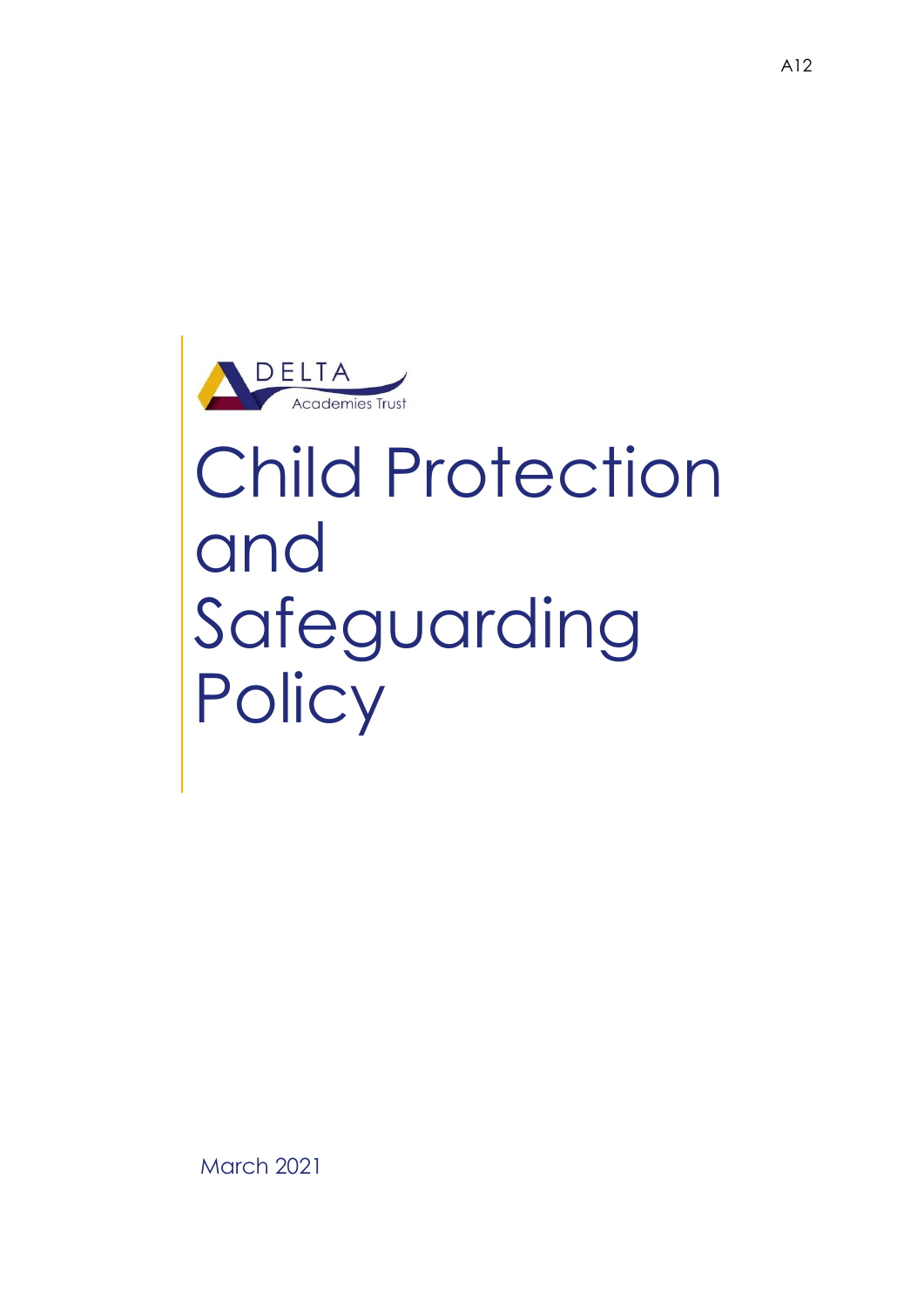# <span id="page-1-0"></span>**CONTENTS**

| 2. |  |  |  |  |
|----|--|--|--|--|
| 3. |  |  |  |  |
| 4. |  |  |  |  |
| 5. |  |  |  |  |
| 6. |  |  |  |  |
| 7. |  |  |  |  |
| 8. |  |  |  |  |
| 9. |  |  |  |  |
|    |  |  |  |  |
|    |  |  |  |  |
|    |  |  |  |  |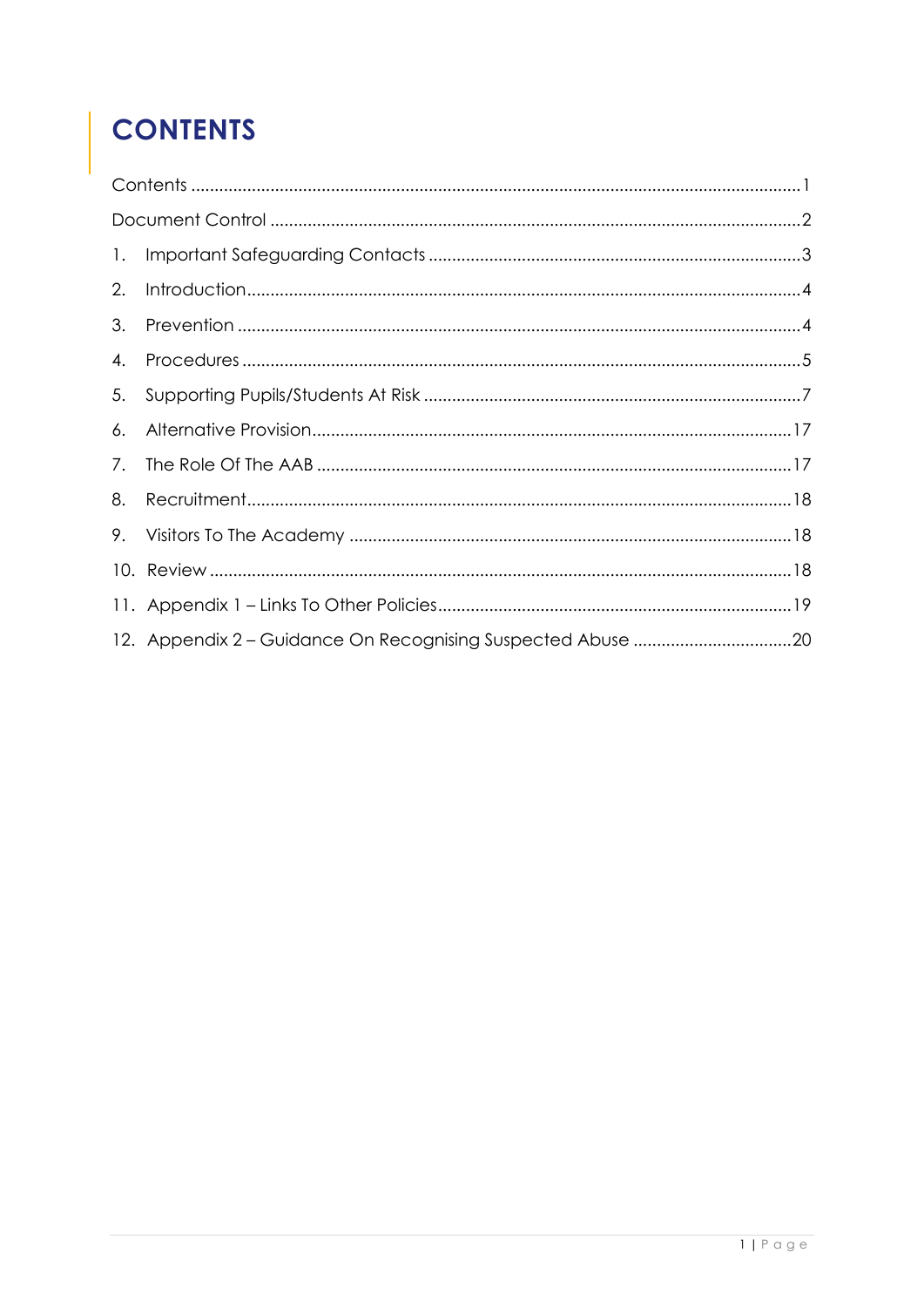# <span id="page-2-0"></span>**DOCUMENT CONTROL**

## **Who is this policy for?**

This policy is for:

- Delta Academy staff
- Delta Core staff

This policy explains how we protect the children/pupils in our care, our prevention strategies, our procedures, how we support children/pupils/pupils at risk, training of staff, roles and responsibilities and specifics regarding FGM and Prevent.

### **Protective marking**

Not protectively marked.

### **Review date**

This policy will next be reviewed before the end of September 2021.

### **Revision History**

| <b>REVISION   DATE</b> |                   | <b>DESCRIPTION</b>                                                       | <b>AUTHOR</b> |
|------------------------|-------------------|--------------------------------------------------------------------------|---------------|
|                        |                   | Sept 2018   Policy issued.                                               | Sarah Gill    |
|                        |                   | Sept 2019 Revised policy published after changes Sarah Gill<br>approved. |               |
|                        |                   | Sept 2020 Revised policy published after changes Sarah Gill<br>approved. |               |
|                        | March 21   Update |                                                                          | Sarah Gill    |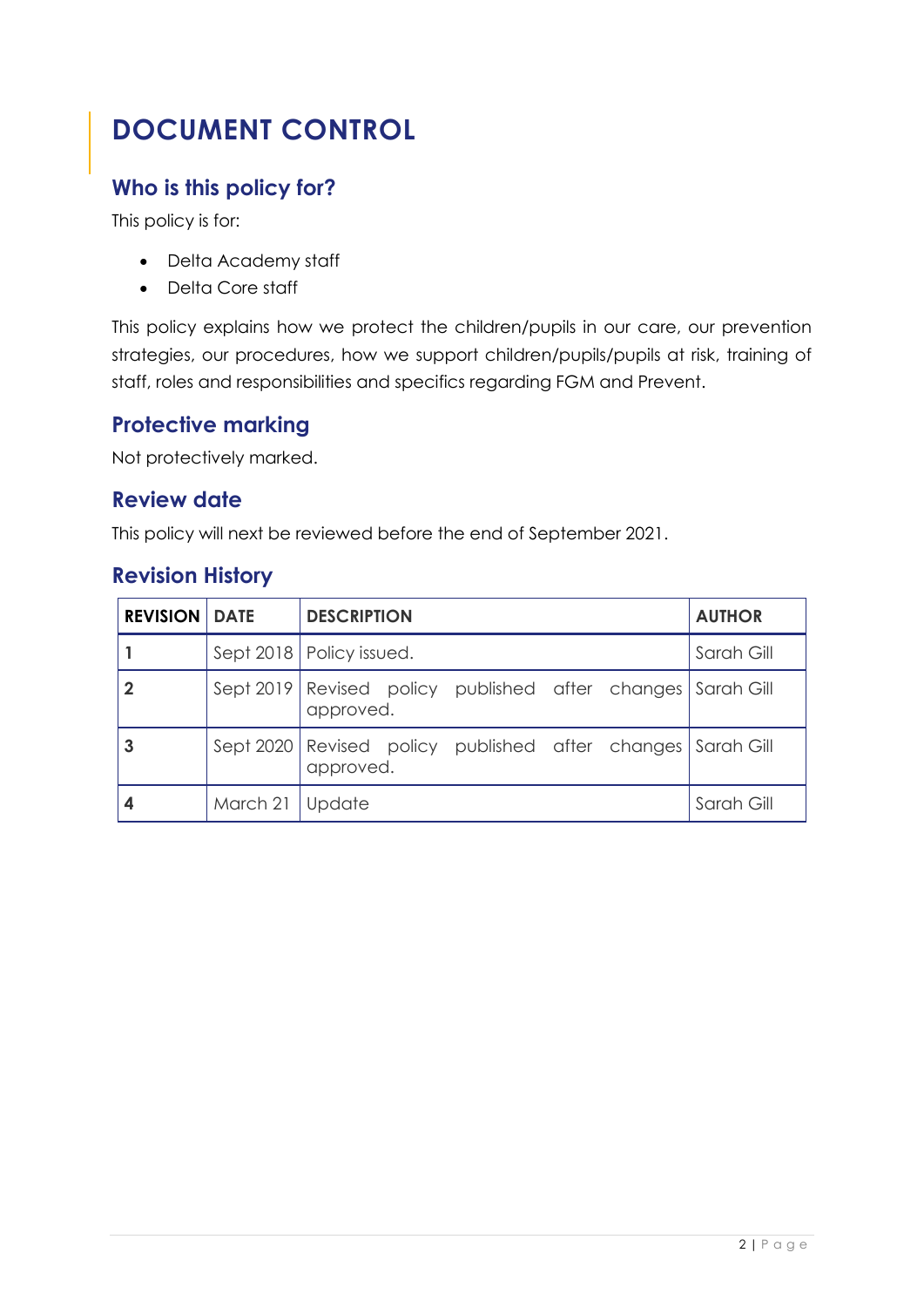# <span id="page-3-0"></span>**1.IMPORTANT SAFEGUARDING CONTACTS**

|                                                                                 | Name, email and telephone number                                                                                    |
|---------------------------------------------------------------------------------|---------------------------------------------------------------------------------------------------------------------|
| Designated Safeguarding Lead (DSL)                                              | Sue Frizzel 01924 325228<br>frizzels@manorcroft.org.uk                                                              |
| Deputy Designated Safeguarding staff                                            | Suzanne Simpson, Tracy Selves and Tom<br>Wallis 01924 325230                                                        |
| Designated AAB Member                                                           | Gareth Boot                                                                                                         |
| Local Authority Designated Officer (LADO)                                       | Sandra Shaw 01484 225850<br>Sandra.shaw@kirklees.gov.uk                                                             |
| Assistant Director, Children/pupils Specialist<br>Services                      | Assistant Director for Children Services<br>Ground Floor South Civic Centre 3 Market<br>Street Huddersfield HD1 2EY |
| Safeguarding Advisor (LA)                                                       | Michelle Hodges<br>01484 225850                                                                                     |
| Referral and Response / Front Door services/<br>MASH Team (Emergency Duty Team) | 01484 414960                                                                                                        |
| Out of hours Emergency Team                                                     | 01484 414933                                                                                                        |
| <b>CME</b> Team<br>Children missing education                                   | 01484 221919<br>attendance.pupilsupport@kirklees.gov.uk                                                             |
| <b>CSE Team</b><br>Child sexual exploitation                                    | Nicola Bell<br>01924 431499                                                                                         |
| Early Help Team/Hub                                                             | 01484 456823                                                                                                        |
| Prevent local contact                                                           | Alison Clarkson 01484 221000<br>www.kirklees.gov.uk/prevent                                                         |
| Local Police - PCSO link                                                        | PC Joanne Walshaw<br>07921282234                                                                                    |
| <b>School Nursing service</b>                                                   | Locala Team - 03033309141                                                                                           |
| Sexual Health Team                                                              | Locala Team - 03033309141                                                                                           |
| Drug and alcohol services                                                       | The Base - 01484 541589                                                                                             |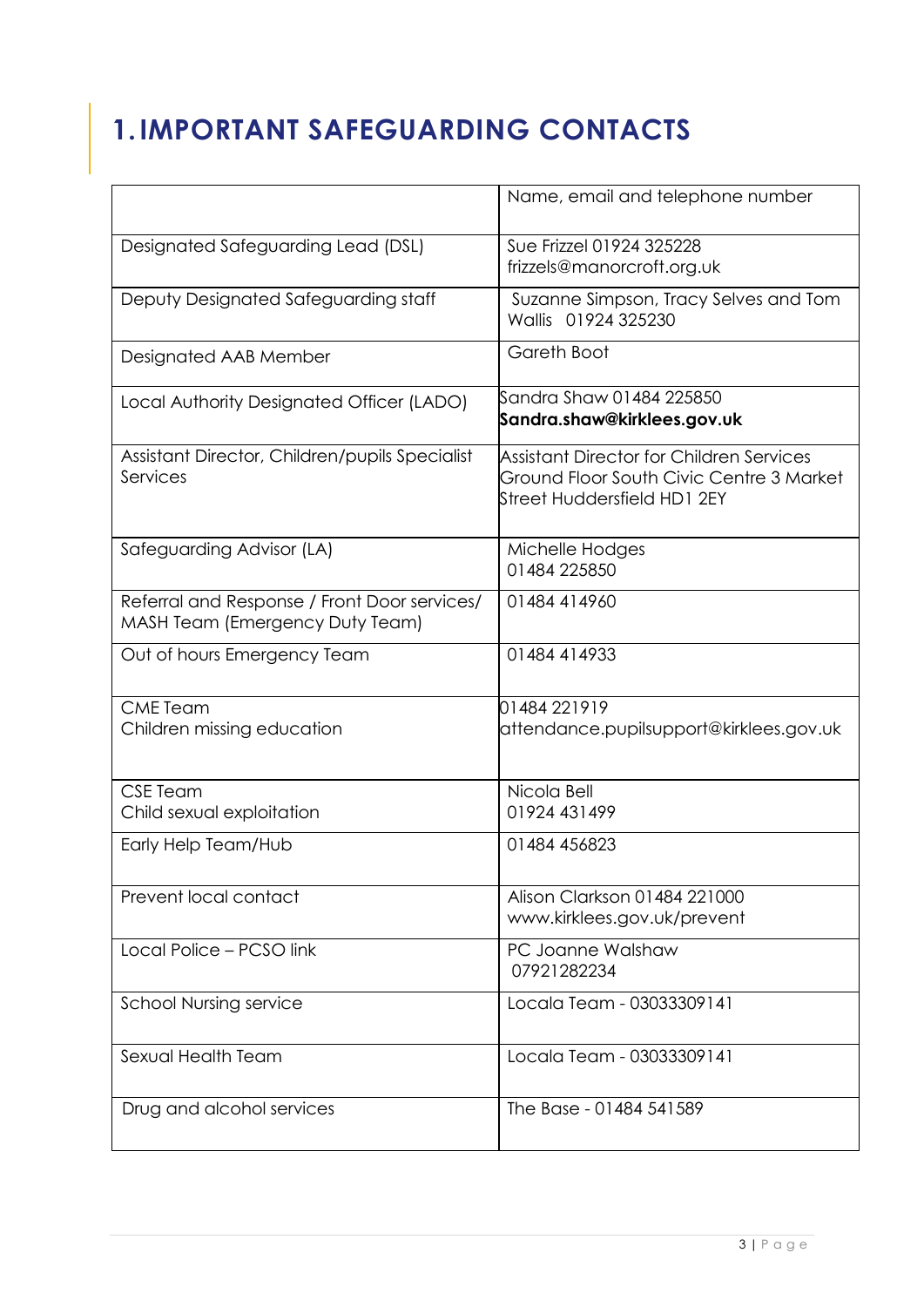# <span id="page-4-0"></span>**2.INTRODUCTION**

**THE DESIGNATED SENIOR MEMBER OF STAFF WITHIN THIS ACADEMY IS:** Sue Frizzel in the event of absence, Suzanne Simpson is available, as are Tracy Selves and Tom Wallis.

**2.1** Manor Croft Academy fully recognises the contribution it makes to Child Protection and the safeguarding of all children/pupils. Ensuring risks to children/pupils at our Academy are minimised will enable them to achieve, be happy and safe. Every child deserves the chance to reach their full potential.

**2.2** There are a number of main elements to our policy:

- Prevention through the teaching and pastoral support offered to pupils/students;
- Procedures for identifying and reporting cases, or suspected cases, of abuse. Because of our day-to-day contact with pupils/students, Academy staff are well placed to observe the outward signs of abuse;
- Support for pupils/students who may have been abused;
- Recording incidents, issues and concerns over time.

**2.3** Our policy applies to all staff and volunteers working in the Academy. Notices around the Academy give contact details to enable the Academy community to report issues of concern.

# <span id="page-4-1"></span>**3.PREVENTION**

**3.1** We recognise that high self-esteem, confidence, supportive friends and good lines of communication with trusted adults helps prevention. The Academy will therefore seek to:

- Establish and maintain an ethos where pupils/students feel secure and are encouraged to talk and are listened to;
- Ensure children/pupils know that there are adults in the Academy whom they can approach if they are worried or in difficulty;
- Include in the curriculum, activities and opportunities for PSHE which equip pupils/students with the skills they need to stay safe from abuse and to know who to turn to for help;
- Include, in the curriculum material, relationship education (Primary) relationship and sex education (Secondary) which will help pupils/students develop realistic attitudes to the responsibilities of adult life.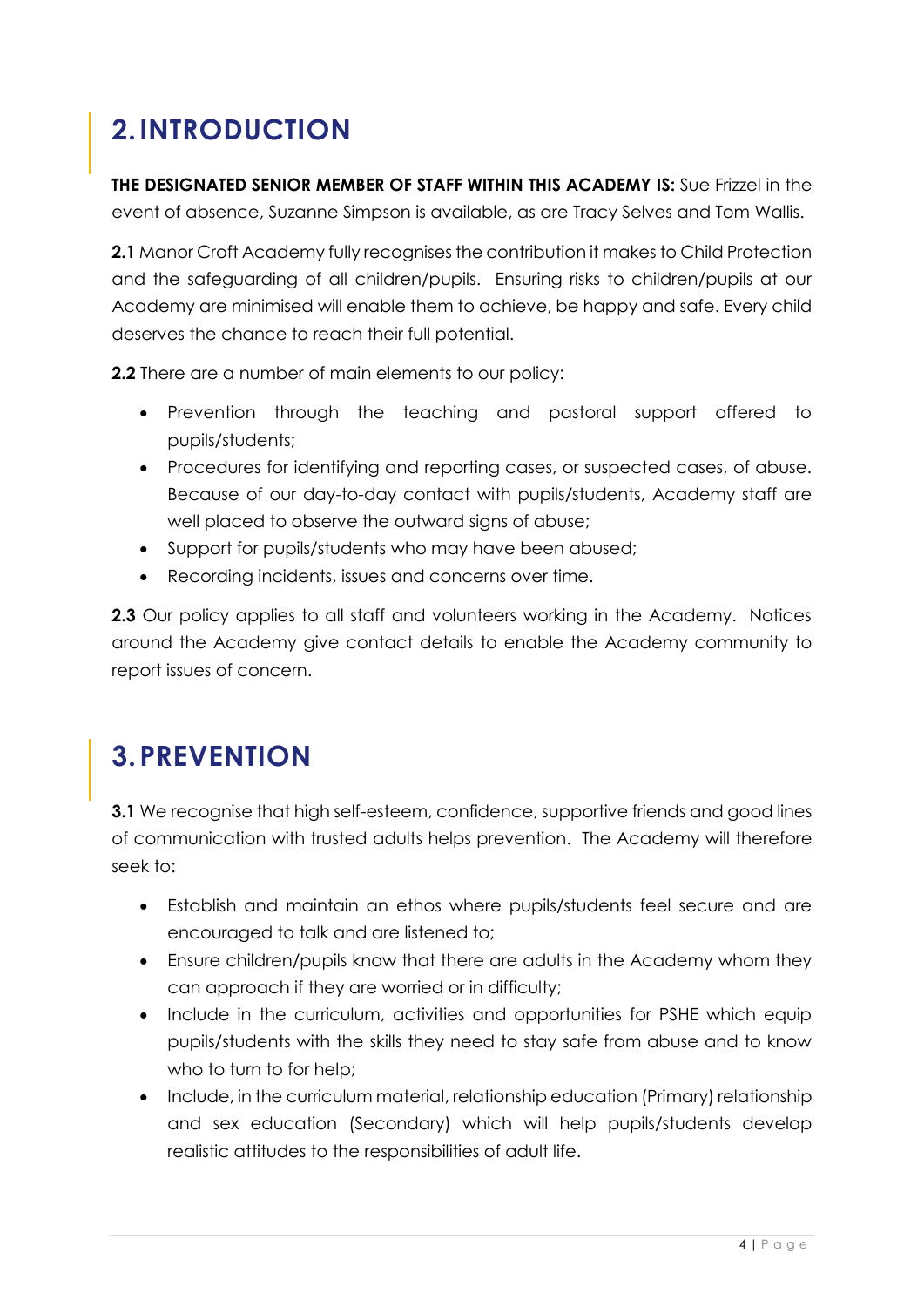# <span id="page-5-0"></span>**4.PROCEDURES**

**4.1** We will follow the procedures set out in Interagency Procedures produced by the

Kirklees Safeguarding Children Board (KSCB) Safeguarding Children's Partnership

'Working Together to Safeguard Children/pupils July 2018'

Working Together to Safeguard Children-2018.pdf

'Keeping Children Safe in Education January 2021'

[Keeping children safe in education -](https://assets.publishing.service.gov.uk/government/uploads/system/uploads/attachment_data/file/954314/Keeping_children_safe_in_education_2020_-_Update_-_January_2021.pdf) for schools and colleges [\(publishing.service.gov.uk\)](https://assets.publishing.service.gov.uk/government/uploads/system/uploads/attachment_data/file/954314/Keeping_children_safe_in_education_2020_-_Update_-_January_2021.pdf)

'What to do if You are Worried a Child is being Abused March 2015'

also available online at

[https://www.gov.uk/government/uploads/system/uploads/attachment\\_data/file/41](https://www.gov.uk/government/uploads/system/uploads/attachment_data/file/419604/What_to_do_if_you_re_worried_a_child_is_being_abused.pdf) 9604/What to do if you re worried a child is being abused.pdf

**4.2** The Principal/Head of Academy will:

- ensure it has a DSL who has undertaken the appropriate training, has their DSL role in their job description and is given appropriate time to conduct their duties as required;
- recognise the role of the DSL and ensure supervision and ongoing training;
- ensure that the DSL works closely with senior mental health leads;
- ensure every member of staff knows:
	- 1. the name of the designated person and deputies and his/her role;
	- 2. that they have an individual responsibility for referring safeguarding and child protection concerns using the proper channels;
	- 3. they understand the signs and indicators of abuse and understand the role of Early Help in supporting children and families.
- ensure that members of staff are aware of the need to be alert to signs of abuse and know how to respond to a student who may disclose abuse;
- ensure that parents have an understanding of the responsibility placed on the Academy and staff for child protection;
- ensure that pupils/students in the Academy know the name of the designated person and his/ her role;
- provide training for all staff so that they know: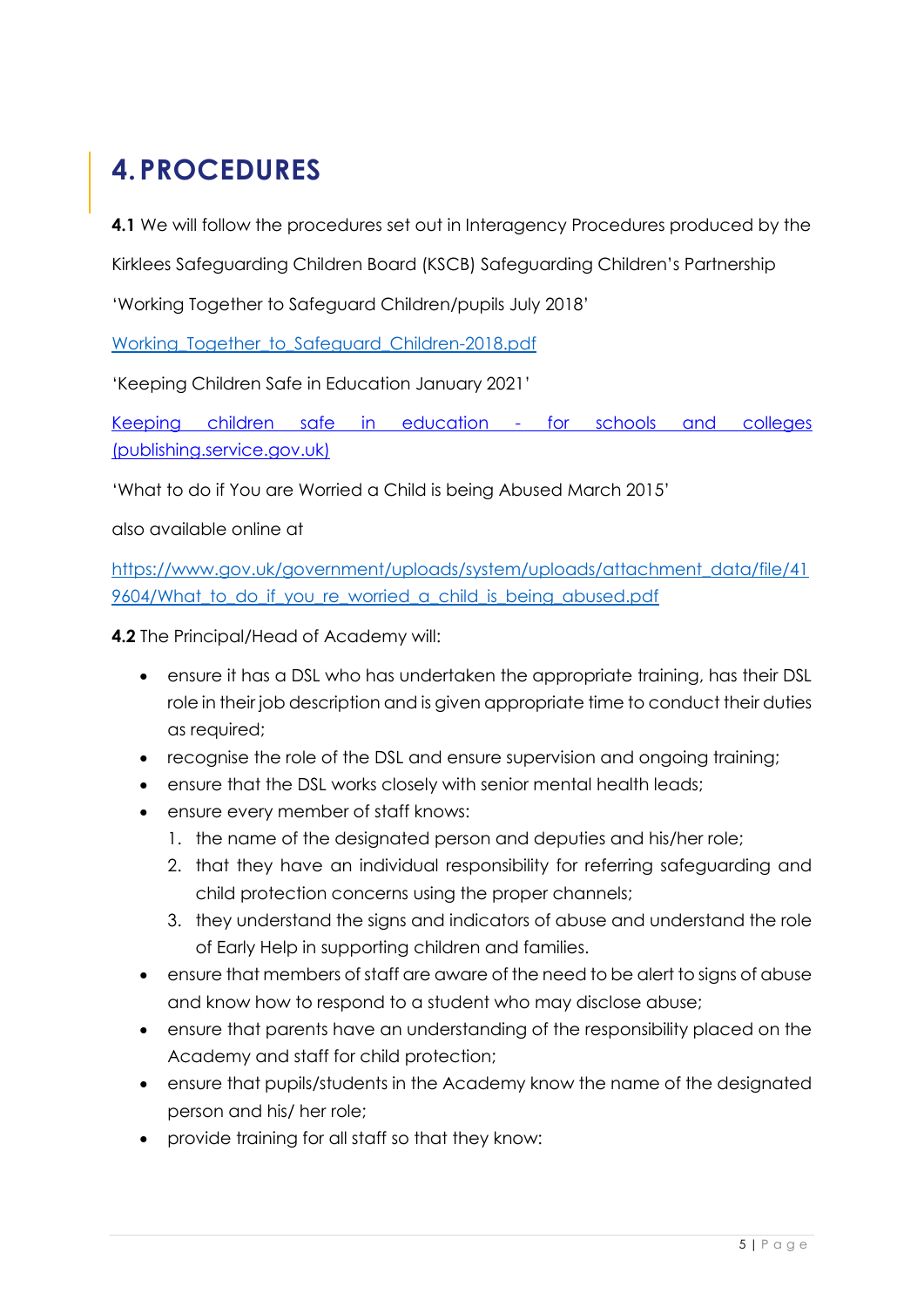- 1. their personal responsibility;
- 2. the relevant parts of the KSCB procedures;
- 3. the need to be vigilant in identifying cases of abuse;
- 4. how to support a child who discloses abuse;
- ensure **all** staff are given a copy of Part 1 and those who work with children have read Annexe A of 'Keeping Children Safe in Education' January 2021 and will sign that they have read and understood it. Leaders and those with specific safeguarding roles are required to be familiar with the whole document. All adults must sign to say that they have read and understood the document. A copy is uploaded to the Library in CPOMS, staff will be alerted and will confirm they have read and understood it. A record must be kept in the Academy. It is the role of senior leaders to regularly check that staff have a clear understanding of the document.
- ensure all staff are given a copy of 'What to do if You are Worried a Child is being Abused' March 2015;
- ensue all staff are asked annually to complete the required Educare training modules which will include Child Protection online Basic Awareness course and Prevent Duty Basic Awareness online course in addition to receiving face to face training in their setting.
- ensure all staff are given the Child Protection and Safeguarding Policy and E-Safety Policy and asked to sign to confirm they have read and understood them.
- Ensure all staff receive safeguarding and child protection updates throughout the year (for example, via e mail, e-bulletins and staff meetings)
- For pupils' subject to a Child Protection Plan, in addition to normal procedures, the Academy must notify the named social worker if:
	- 1. it should have to exclude a student either for a fixed term or permanently;
	- 2. there is an unexplained absence (or the Academy are unhappy with the explanation received) of more than two days duration from Academy (or one day following a weekend).
- work to develop effective links with relevant agencies and co-operate as required with their enquiries regarding child protection matters, including attendance at initial case conferences core groups and child protection meetings;
- ensure written reports are provided for ICPCC's and child protection meetings;
- keep written records of any concerns about pupils/students (noting the date, event and action taken) on CPOMS, even where there is no need to refer the matter to Children's Services immediately;
- ensure all records are kept secure and in locked locations and in compliance with the Trust's Data Protection Policy;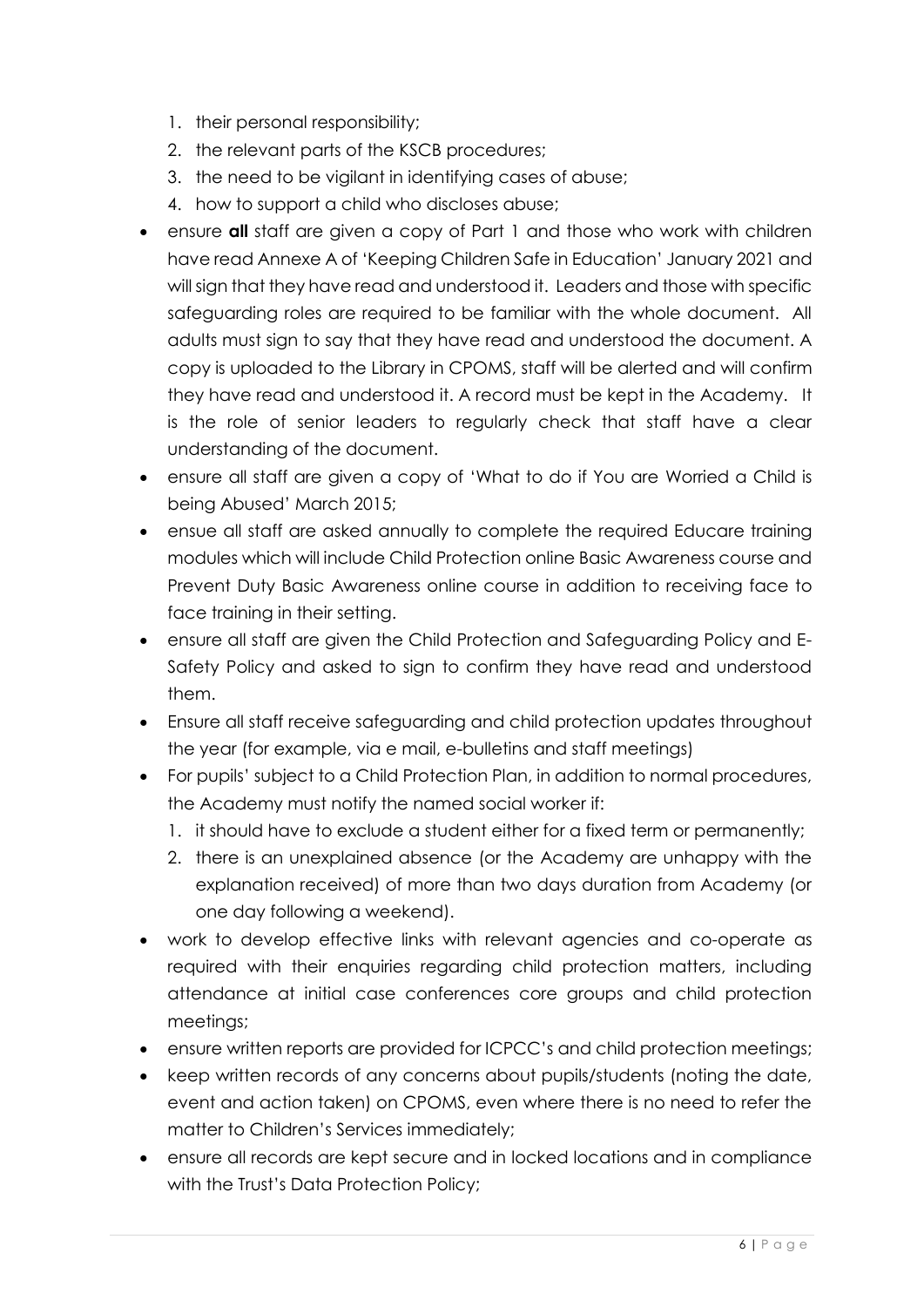- adhere to the procedures set out in the KSCB Guidelines and Procedures and the Trust's policy on 'Dealing With Allegations against staff' for when an allegation is made against a member of staff;
- ensure the criminal background of applicants for vacant posts are checked in accordance with DfE guidance in January 2007;
- designate an Academy Advisory Body member for safeguarding who will review the implementation of the Academy's safeguarding policy and procedure Mr Gareth Boot
- ensure all allegations and concerns against staff must be reported to the Local Authority Designated Officer (LADO) within the same working day. The LADO will then decide what action to take. Contact details and referral pathway are detailed on the KSCB website and are referred to here for your reference: [www.kirkleessafeguardingchildren.co.uk](http://www.kirkleessafeguardingchildren.co.uk/)
- ensure that any concerns regarding supply staff are fully investigated and reported to the agency and the LADO to determine a suitable outcome.

Safeguarding advisor: Michelle Hodges [michelle.hodges@kirklees.gov.uk](mailto:michelle.hodges@kirklees.gov.uk) 01484 225850

Sandra Shaw, Telephone 01484 225850, email – sandra.shaw@kirklees.gov.uk

Where appropriate, a referral should be sent to the LADO using the

[www.kirkleessafeguardingchildren.co.uk/allegations](http://www.kirkleessafeguardingchildren.co.uk/allegations)

# <span id="page-7-0"></span>**5. SUPPORTING PUPILS/STUDENTS AT RISK**

**5.1** We recognise that pupils/students who are abused or witness violence may find it difficult to develop a sense of self-worth and to view the world as benevolent and meaningful.

We recognise that both children's mental and physical health are relevant to safeguarding. Staff should consider when mental health issues might become a safeguarding concern.

We recognise the additional safeguarding challenges SEND children can face and the potential barriers to identifying abuse and neglect in this group of children. This might include:

assumptions that indicators of abuse such as behaviour, mood and injury relate to the child's disability without further exploration;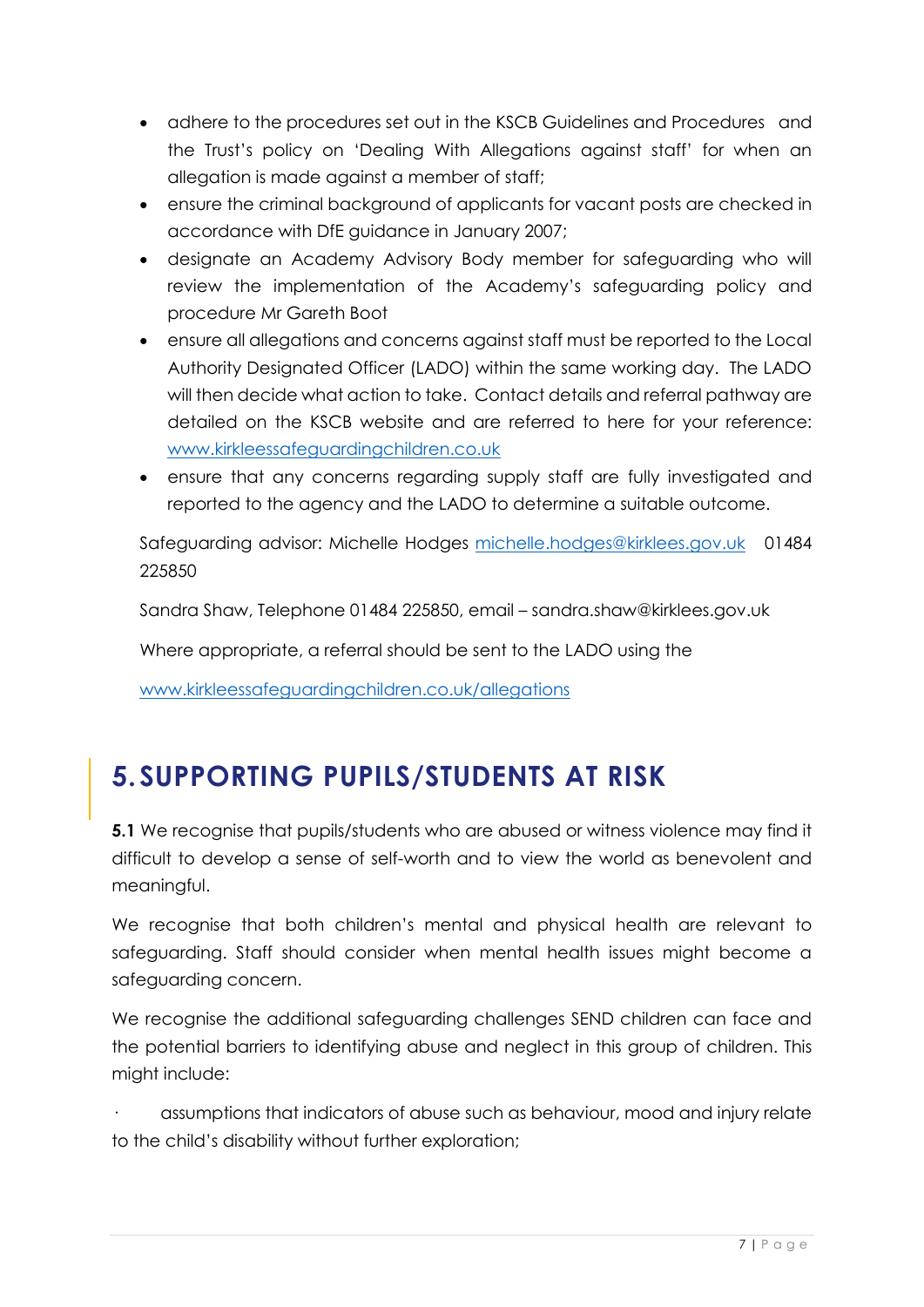the potential for children with SEND being disproportionally impacted by behaviours such as bullying, without outwardly showing any signs; and

· communication barriers and difficulties in overcoming these barriers.

**5.2** The Academy will endeavour to support the pupil/student through:

- the content of the curriculum to encourage self-esteem and self-motivation;
- the Academy ethos, which promotes a positive, supportive and secure environment;
- the Behaviour Policy which is aimed at supporting all pupils though high expectations and positive reinforcement;
- liaison with other agencies who support the pupils/students;
- keeping records and notifying Social Care as soon as there is a recurrence of a concern. We recognise that recording and reporting information play a central part in safeguarding and protecting the pupils/students and young people in our Academy. We will ensure through induction and staff training that all staff are aware of the need to record and report accurately and those records are up to date and complete. This will support us in recognising the cumulative significance of the information. Records will show that where concerns have been identified, a named individual has taken on responsibility for taking appropriate action.

**5.3** When a new pupil arrives at the Academy, a communication will be sent to their previous school requesting a copy of the child protection file and asking if the pupil is subject to a Child Protection Plan. When a pupil leaves, we will transfer information to the new school immediately and inform the named social worker. The LA has written guidance specifically to cover admissions and departures of all children/pupils, including those who may be on Child Protection Plans. Information is available at [pupilsadmissions@kirklees.govuk](mailto:pupilsadmissions@kirklees.govuk)

#### **5.4 BULLYING**

Our policy on bullying is set out in the Anti-Bullying Policy, which is reviewed on a twoyearly cycle by the Academy Advisory Body.

#### **5.5 PHYSICAL INTERVENTION**

We recognize that there are circumstances when it is appropriate for staff to use reasonable force to safeguard children and young people. This can range from guiding a child to safety by the arm, to more extreme circumstances such as breaking up a fight or where a young person needs to be restrained to prevent violence or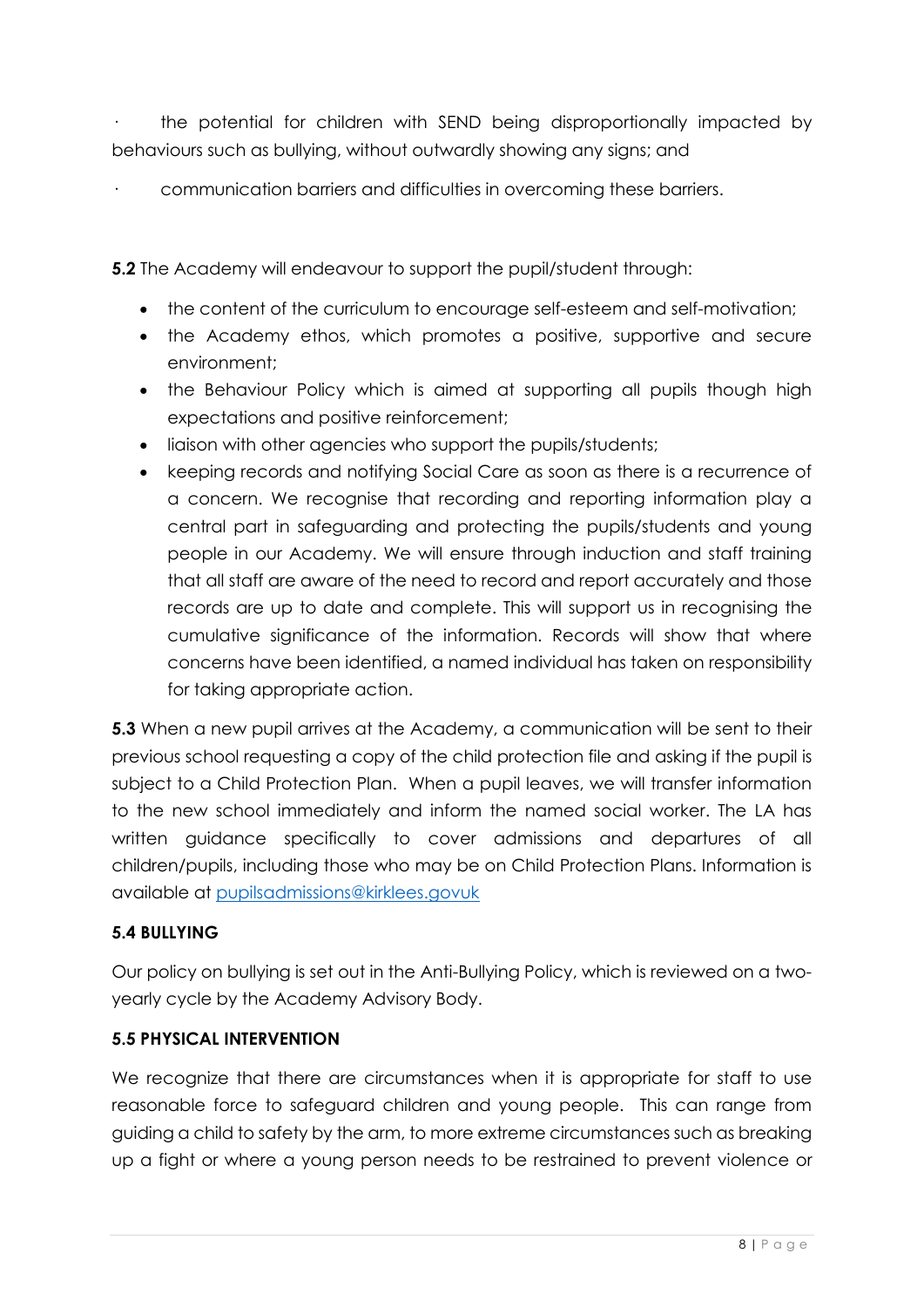injury. 'Reasonable' in these circumstances means 'using no more force than is needed'. The use of force may involve either passive physical contact, such as standing between pupils or blocking a pupil's path, or active physical contact such as leading a pupil by the arm out of the classroom.

When using reasonable force in response to incidents involving children with SEN or disabilities we recognise the additional vulnerability of these groups. We consider our duties under the Equality Act 201036 in relation to making reasonable adjustments, non-discrimination as part of our Public Sector Equality Duty.

**5.6** Further Guidance on physical intervention forms part of the academy Positive Handling Policy.

### **5.7 CONFIDENTIALITY**

- We recognise that matters related to safeguarding may be of a confidential nature.
- All staff must be aware that they have a professional responsibility to share information with other relevant agencies in order to safeguard children/pupils.
- All staff must be aware that they cannot promise a child to keep secrets which might compromise the child's safety or wellbeing.
- We will always undertake to share our intention to refer a child to Social Care with their parents/carers unless to do so could put the child at greater risk of harm or impede a criminal investigation. If in doubt, we will consult with Kirklees Safeguarding Children Board on this point.
- The Principal/Head of Academy or DSLs will disclose any information about a child to other members of staff on a need to know basis only.
- The Data Protection Act 2018 and GDPR do not prevent the sharing of information for the purposes of keeping children safe. Fears about sharing information must not be allowed to stand in the way of the need to promote the welfare and protect the safety of children.
- Schools should not under the GDPR, as supplemented by the Data Protection Act 2018, provide pupils' education data where the serious harm test under that legislation is met. Therefore, this could mean that schools can withhold education data under the GDPR; they should do so where the serious harm test is satisfied.

### **5.8 INDUCTION**

• All newly appointed staff receive induction and training in safeguarding and child protection and are also asked to complete the Trust online training courses, including GDPR and Prevent Duty online awareness course.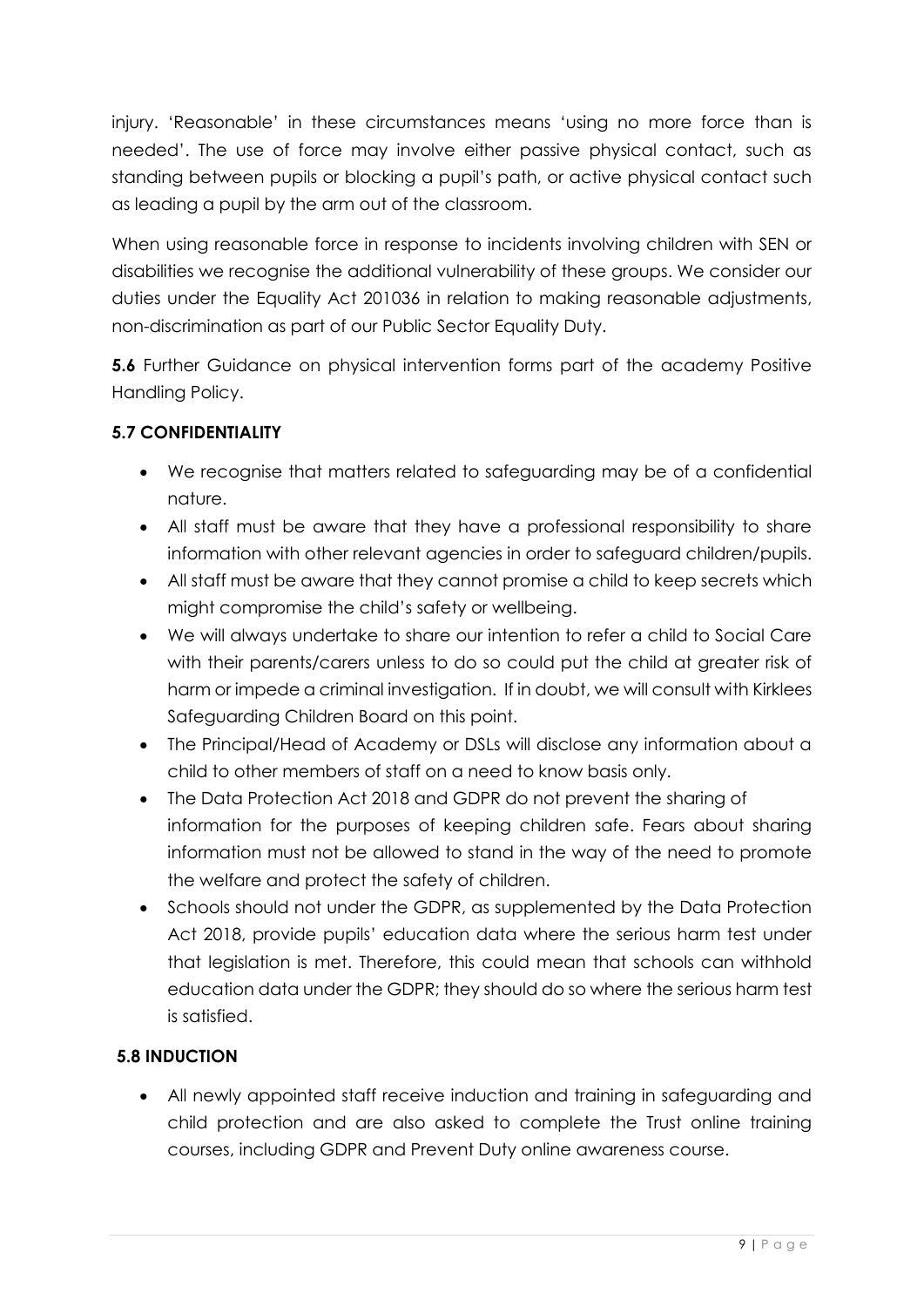- All staff will sign, on induction, a confirmation that they have read and understood their role in respect of safeguarding.
- The programme of induction must include:
	- 1. a full explanation of their role and responsibilities and the standard of conduct and behaviour expected; the Care, Guidance, Support and Behaviour Policy;
	- 2. a full explanation of the Trust's HR procedures relating to disciplinary issues;
	- 3. information about the Trust's complaints, conflict resolution and whistleblowing policies;
	- 4. information about safe practice and the arrangements in place to support staff in their work;
	- 5. an introduction to the Academy's child protection policies and procedures; The Child Protection Policy;
	- 6. an introduction to the role and an understanding of the current priorities for the Local Safeguarding Children's Partnerships (LSCP);
	- 7. an introduction to the Academy's Designated Safeguarding Lead and Deputy Designated Safeguarding Lead and an explanation of their roles;
	- 8. child protection training at a level appropriate to the member of staff's contact with children/pupils (as required by the LSCP);
	- 9. a full explanation of who the staff member is accountable to in relation to the safeguarding of children/pupils and young people;
	- 10. understanding of the Safeguarding Policy and staff code of conduct;
	- 11. the eSafety Policy;
	- 12. the safeguarding response to children who go missing from education.
- Please see Trust Induction Policy, eSafety Policy.

### **5.9 SUPPORTING STAFF**

We recognise that staff working in the Academy who have become involved with a child who has suffered harm, or appears to be likely to suffer harm may find the situation stressful and upsetting.

In accordance with the Trust Supervision policy, we will support such staff by providing an opportunity to talk through their anxieties with the DSLs and to seek further support as appropriate.

### **5.10 ALLEGATIONS AGAINST STAFF**

• All Academy staff should take care not to place themselves in a vulnerable position with a child. It is always advisable for interviews or work with individual pupils/students or parents to be conducted in view of other adults, where possible.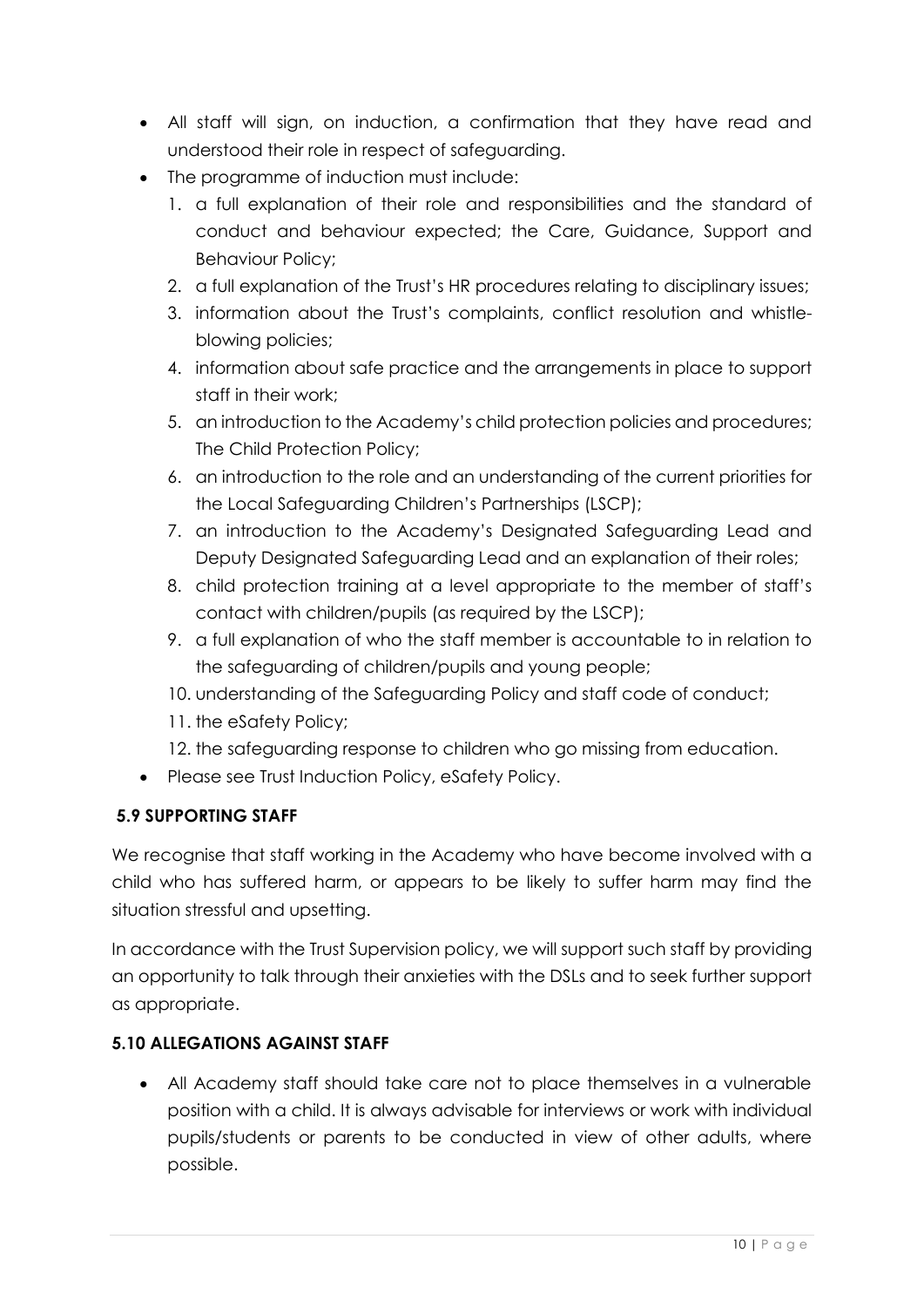- Guidance about conduct and safe practice, including safe use of mobile phones by staff and volunteers will be given at induction.
- We understand that a pupil/student may make an allegation against a member of staff. If such an allegation is made, or information is received which suggests that a person may be unsuitable to work with pupils/students, the member of staff receiving the allegation or aware of the information, will immediately inform the Principal.
- The Principal on all such occasions must discuss the content of the allegation with the LADO at the earliest opportunity.
- The Principal will work with other agencies to investigate if they become aware that someone who works /has worked in the school has behaved or may behave in a way that indicates that they may not be suitable to work with children. This includes agency staff and volunteers.
- If the allegation made to a member of staff concerns the Principal/Head of Academy, the person receiving the allegation will immediately inform the Trust who will consult as above, without notifying the Principal/Head of Academy.

The Academy will follow the Trust procedures for dealing with allegations against staff.

### **5.11 WHISTLE-BLOWING**

All staff should be aware of their duty to raise concerns, where they exist, about safeguarding, which may include the attitude or actions of colleagues.

Whistleblowing regarding the Principal/Head of Academy should be made to the Trust. Contact details can be found on all staff and visitor ID badges.

If the individual still has concerns about the safety or welfare of the child, they should follow the process described in the Safeguarding Policy and follow the Four R's process, details of which can be found on the back of all staff identity badges, and are included below.

For the avoidance of doubt the Four R process requires the following:

- **R –** refer to Designated Safeguarding Lead
- **R –** request an update of action from Designated Safeguarding Lead
- **R –** if concerns remain report concerns to the following: email safeguarding@deltatrust.org.uk or telephone a member of the Trust Executive Leadership Team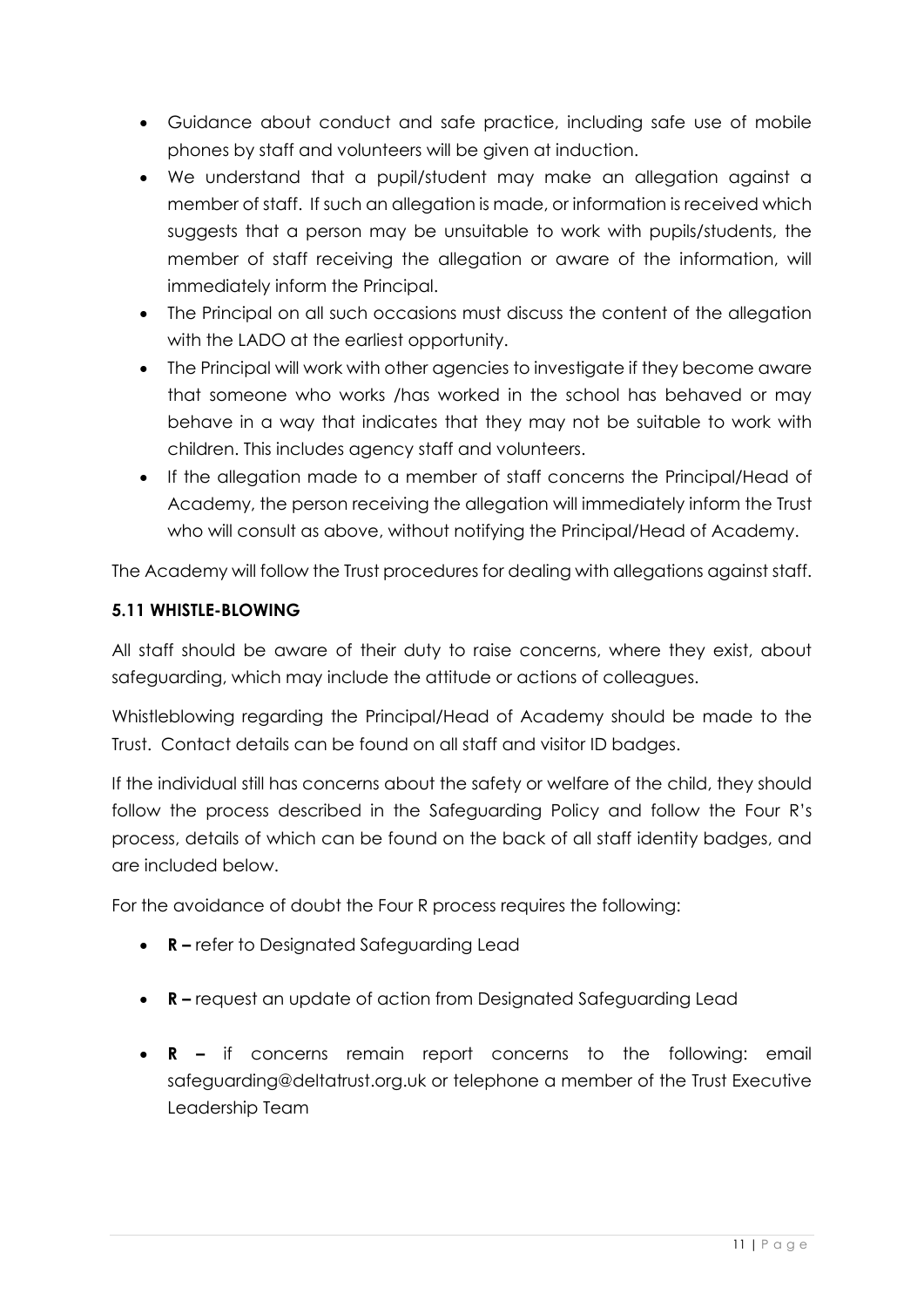• **R –** ring social care (contact details can be found in the Safeguarding Policy or on the Local Authority website.

Please see the Trust whistleblowing policy.

#### **5.12 RACIST INCIDENTS**

Our policy on racist incidents is in line with the Safeguarding Childrens Partnership (KSCB). We record all racist incidents on CPOMS.

#### **5.13 RADICALISATION AND EXTREMISM**

The Academy works within the guidelines outlined in the Prevent Strategy and Keeping Children Safe in Education. Through the use of CPOMS, data analysis allows us to track the impact of the PREVENT strategy.

#### **5.14 RESPONSE**

When any member of staff has concerns that a pupil may be at risk of radicalisation or involvement in terrorism, they should speak to the Principal/ Head of Academy and the DSL. They should then follow normal safeguarding procedures. If the matter is urgent, then Police must be contacted by dialing 999. In non-urgent cases where police advice is sought then dial 101. The DfE has also set up a dedicated telephone helpline for staff to raise concerns around Prevent (020 7340 7264). A dedicated email address has also been set up for staff to raise concerns counter.extremism@education.gov.uk.

#### **5.15 FEMALE GENITAL MUTILATION (FGM)**

- Female Genital Mutilation (FGM) is illegal in England and Wales under the FGM Act (2003). From 31 October 2015 a mandatory reporting duty requires teachers to report 'known' cases of FGM in under 18s, which are identified in the course of their professional work, to the police.
- The duty applies to all persons in the Academy who are employed or engaged to carry out 'teaching work' in the Academy, whether or not they have Qualified Teacher Status. Please refer to the Home Office and DfE procedural information, for full details

https://www.gov.uk/government/publications/mandatory-reporting-offemale-genital-mutilation-procedural-information.

• If a teacher is informed by a girl under 18 that an act of FGM has been carried out on her or a teacher observes physical signs which appear to show that an act of FGM has been carried out on a girl under 18 and they have no reason to believe the act was necessary for the girl's physical or mental health or for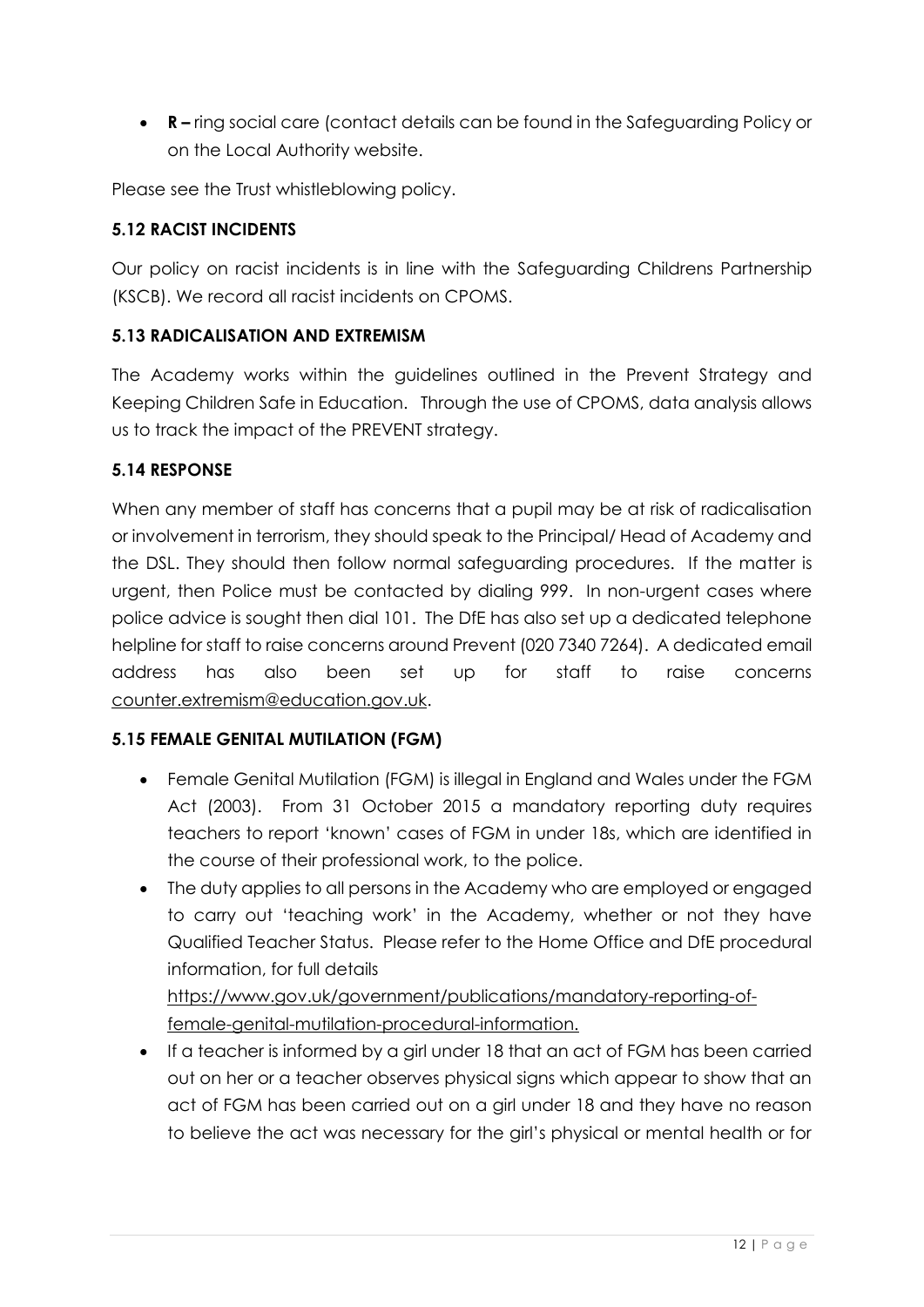purposes connected with labour or birth, the teacher should call 101 and make a report to the police force in which the girl resides.

- The duty applies to the individual who becomes aware of the case to make a report. It should not be transferred to the Designated Safeguarding Lead; however, the DSL should be informed and a report to the police should be made immediately.
- Where there is a risk to life or likelihood of serious immediate harm the teacher should report the case immediately to the police, including dialing 999 if appropriate.
- There are no circumstances in which a teacher or other member of staff should examine a girl.

### **5.16 CHILD SEXUAL EXPLOITATION (CSE)**

- CSE is a form of sexual abuse where children are sexually exploited for money, power or status. It can involve violent, humiliating and degrading sexual assaults. In some cases, young people are persuaded or forced into exchanging sexual activity for money, drugs, gifts, affection or status. Consent cannot be given, even where a child may believe they are voluntarily engaging in sexual activity with the person who is exploiting them. Child sexual exploitation does not always involve physical contact and can happen online. A significant number of children who are victims of sexual exploitation go missing from home, care and education at some point.
- Some of the following signs may be indicators of sexual exploitation:
	- 1. Children who appear with unexplained gifts or new possessions;
	- 2. Children who associate with other young people involved in exploitation;
	- 3. Children who have older boyfriends or girlfriends;
	- 4. Children who suffer from sexually transmitted infections or become pregnant;
	- 5. Children who suffer from changes in emotional well-being;
	- 6. Children who misuse drugs and alcohol;
	- 7. Children who go missing for periods of time or regularly come home late; and
	- 8. Children who regularly miss school or education or do not take part in education.
- Like all forms of child sex abuse, child sexual exploitation:
	- 1. can affect any child or young person (male or female) under the age of 18 years, including 16 and 17-year olds who can legally consent to have sex;
	- 2. can still be abuse even if the sexual activity appears consensual;
	- 3. can include both contact (penetrative and non-penetrative acts) and noncontact sexual activity;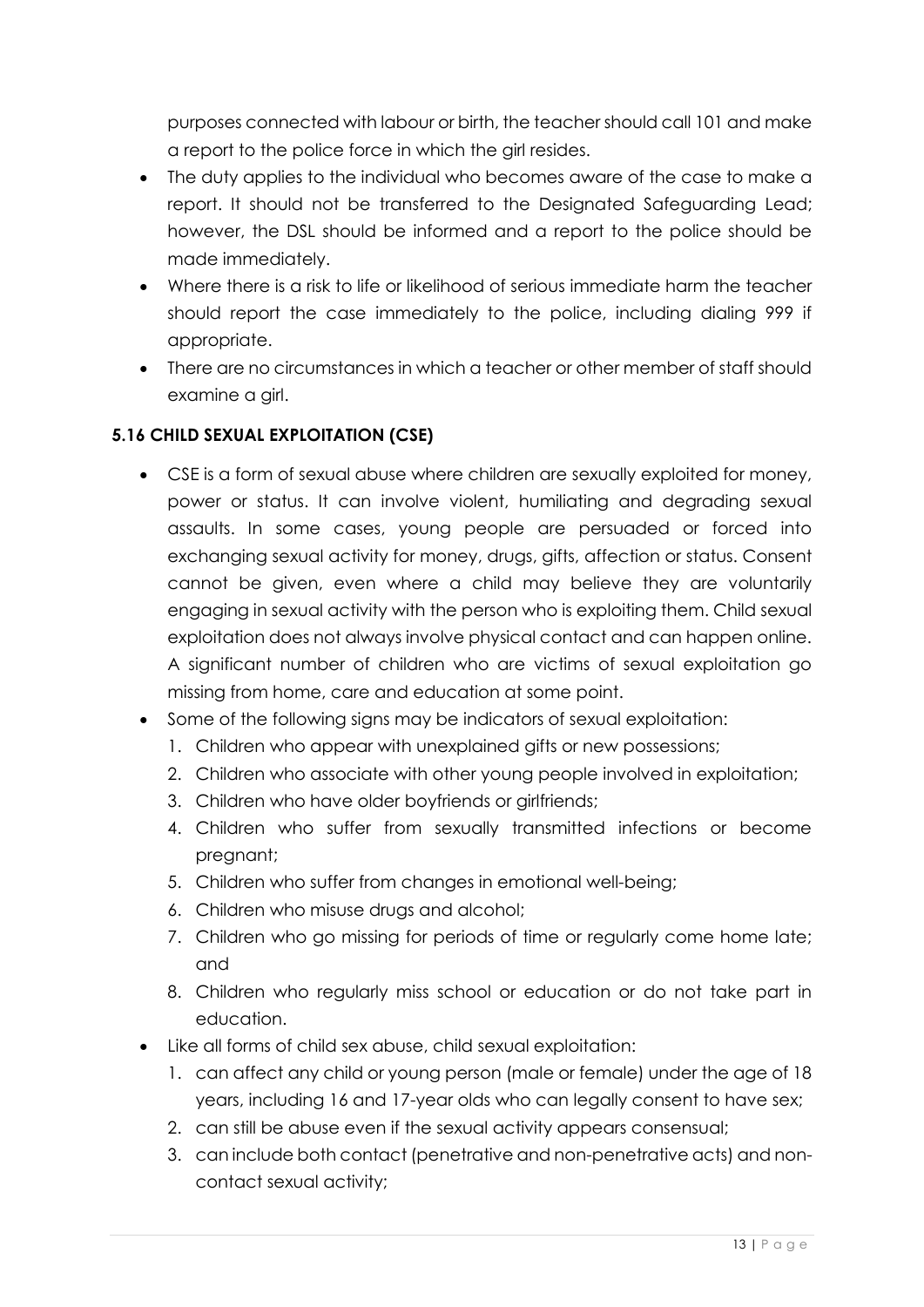- 4. can take place in person or via technology, or a combination of both;
- 5. can involve force and/or enticement-based methods of compliance and may, or may not, be accompanied by violence or threats of violence;
- 6. may occur without the child or young person's immediate knowledge (e.g. through others copying videos or images they have created and posted on social media);
- 7. can be perpetrated by individuals or groups, males or females, and children or adults. The abuse can be a one-off occurrence or a series of incidents over time, and range from opportunistic to complex organised abuse; and
- 8. is typified by some form of power imbalance in favour of those perpetrating the abuse. Whilst age may be the most obvious, this power imbalance can also be due to a range of other factors including gender, sexual identity, cognitive ability, physical strength, status, and access to economic or other resources.
- The Academy will endeavour to support the pupil/student through:
	- 1. The content of the curriculum which promotes respect for others and the values and principles of the school;
	- 2. Targeted assemblies and PSHE and RSE work to year groups and forms to respond to identified needs within the Academy;
	- 3. The pastoral team will support individual students, listen to their concerns and refer concerns to the designated safeguarding lead;
	- 4. Referrals to external agencies may be made for the victims and perpetrators as required to access additional support.

### **5.17 PEER ON PEER/ CHILD ON CHILD BULLYING AND ABUSE**

All staff should be aware that safeguarding issues can manifest themselves via peer on peer abuse and that all children are capable of abusing their peers or other children. This is most likely to include, but may not be limited to:

- bullying (including cyber bullying);
- Physical abuse such as hitting, kicking, shaking, biting, hair pulling or otherwise causing physical harm;
- sexual violence and sexual harassment;
- sexting (also known as youth produced sexual imagery);
- initiation/hazing type violence and rituals; and
- gender based violence/sexual assaults and sexting.

The academy recognizes the gendered nature of peer on peer abuse (i.e. that it is more likely that girls will be victims and boys perpetrators), but that all peer on peer abuse is unacceptable and will be taken seriously. Upskirting, which typically involves taking a picture under a person's clothing without them knowing, with the intention of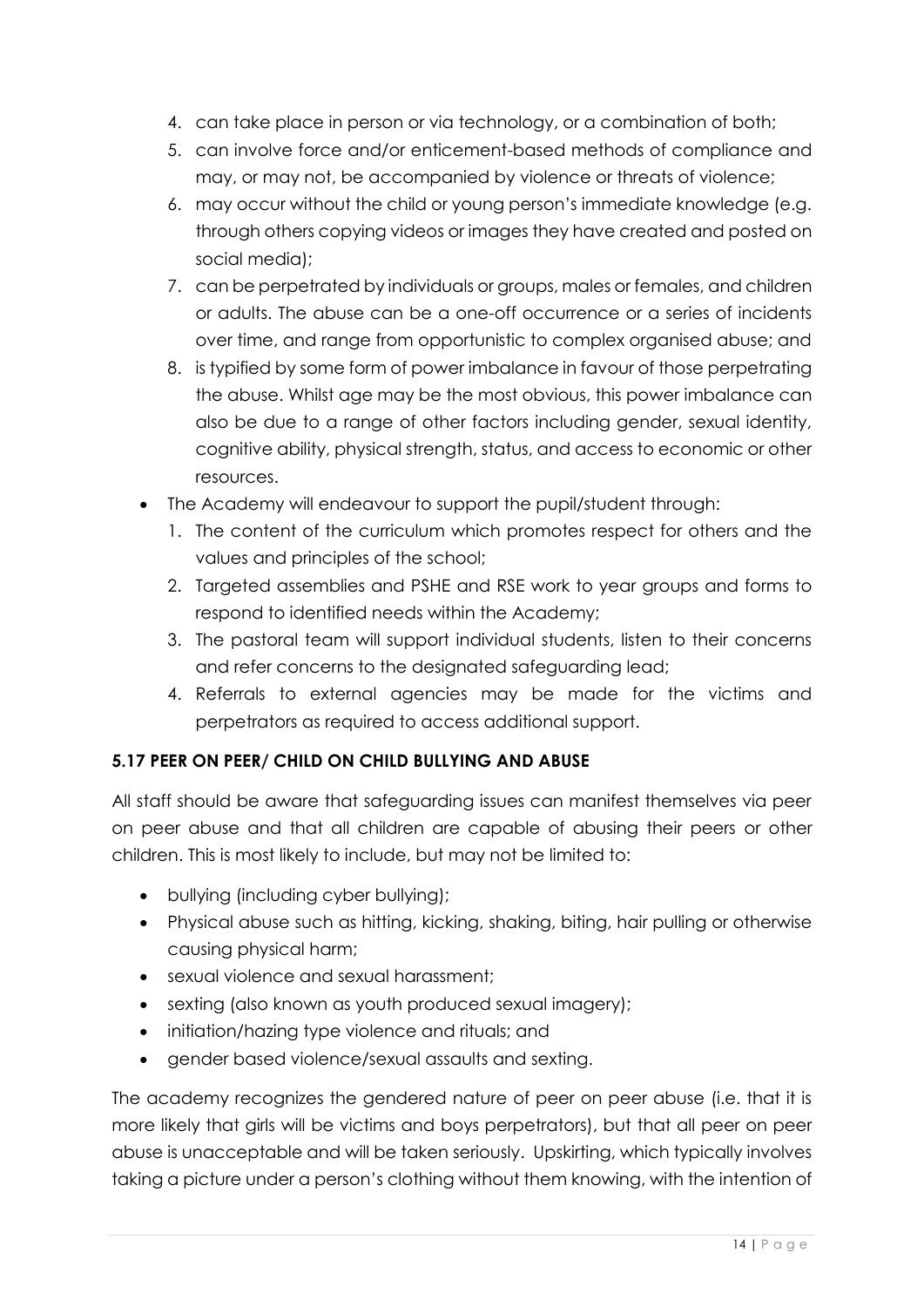viewing their genitals or buttocks to obtain sexual gratification, or cause the victim humiliation, distress or alarm. This behaviour will not be tolerated or passed off as 'banter', 'just having a laugh' or 'part of growing up'.

The Academy will endeavour to support the pupil/student through:

- the content of the curriculum which promotes cohesion, respect for others and the values and principles of the school;
- the Behaviour Policy which is aimed at supporting all pupils though high expectations and positive reinforcement;
- The pastoral team will support individual students, listen to and investigate their concerns and refer concerns to the designated safeguarding lead;
- Perpetrators, victims and children affected by this abuse will be identified promptly, incidents recorded on CPOMS and will receive appropriate support from experienced staff;
- Referrals to external agencies may be made for the victims and perpetrators as required to access additional support.
- Manor Croft Academy will follow statutory guidance as per [Keeping children safe in education -](https://assets.publishing.service.gov.uk/government/uploads/system/uploads/attachment_data/file/954314/Keeping_children_safe_in_education_2020_-_Update_-_January_2021.pdf) for schools and colleges [\(publishing.service.gov.uk\)](https://assets.publishing.service.gov.uk/government/uploads/system/uploads/attachment_data/file/954314/Keeping_children_safe_in_education_2020_-_Update_-_January_2021.pdf)

### **5.18 SERIOUS VIOLENCE**

All staff should be aware of indicators, which may signal that children are at risk from, or are involved with serious violent crime. These may include:

- increased absence from school,
- a change in friendships or relationships with older individuals or groups,
- a significant decline in performance,
- signs of self-harm
- a significant change in wellbeing,
- or signs of assault or unexplained injuries.

Unexplained gifts or new possessions could also indicate that children have been approached by, or are involved with, individuals associated with criminal networks or gangs.

All staff should be aware of the associated risks and understand the measures in place to manage these. Further advice for schools and colleges is provided in the Home Office's Preventing youth violence and gang involvement and its Criminal exploitation of children and vulnerable adults: county lines guidance.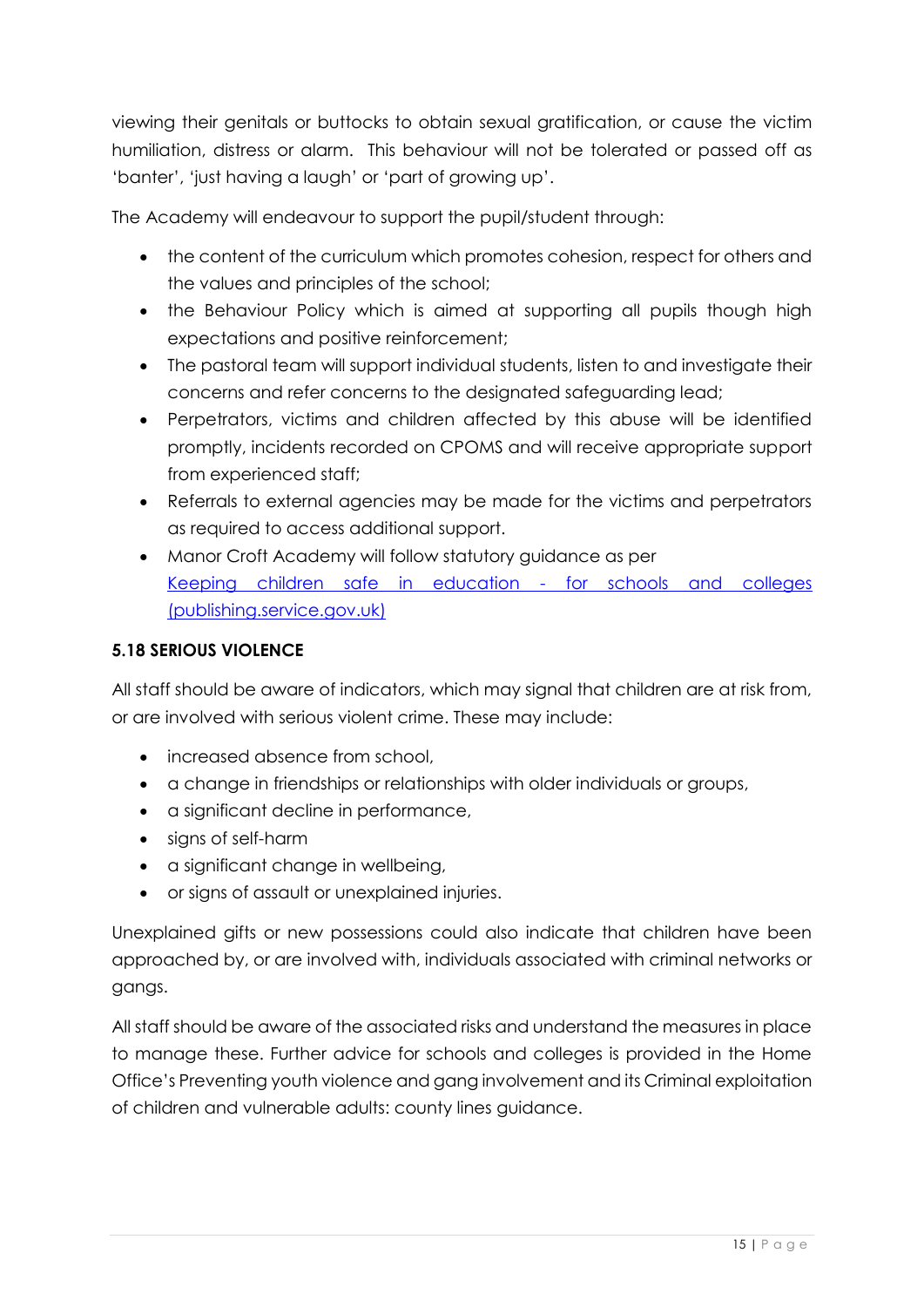### **5.19 PREVENTION**

We recognise that the Academy plays a significant part in the prevention of harm to our children/pupils by providing children/pupils with good lines of communication with trusted adults and appropriate education.

We recognise that both children's mental as well as physical health are relevant to safeguarding. Staff will consider when a mental health issue may become a safeguarding concern. (new)

The Academy will therefore:

- work to establish and maintain an ethos where children/pupils feel secure and are encouraged to talk and are listened to;
- include regular consultation with children/pupils e.g. regular activities that reflect pupil voice;
- ensure that all children/pupils know who the designated safeguarding officer is;
- include safeguarding across the curriculum, including PSHE, RSE, opportunities which equip children/pupils with the skills they need to stay safe from harm;
- ensure all staff are aware of Academy guidance for their use of mobile technology and have discussed safeguarding issues around the use of mobile technologies and their associated risks;
- provide on- going training to staff to ensure they have the skills to recognize and support children. (Keeping Children Safe in Education Part 1 contains further information about specific forms of abuse and safeguarding issues) [Keeping children safe in education -](https://assets.publishing.service.gov.uk/government/uploads/system/uploads/attachment_data/file/954314/Keeping_children_safe_in_education_2020_-_Update_-_January_2021.pdf) for schools and colleges [\(publishing.service.gov.uk\)](https://assets.publishing.service.gov.uk/government/uploads/system/uploads/attachment_data/file/954314/Keeping_children_safe_in_education_2020_-_Update_-_January_2021.pdf)

### **5.19 CHILDREN MISSING FROM EDUCATION (CME)**

We recognise the potential for children to be exploited when they are missing from education. The Academy will therefore;

- Manor Croft Academy monitors the attendance of children through their registers.
- When a child is absent from school the academy will make contact with the parent, relatives and neighbours using known contact details.
- We will hold where possible, more than one emergency contact number for pupils.
- Early intervention may be required to identify reasons for absence and to identify any safeguarding risks.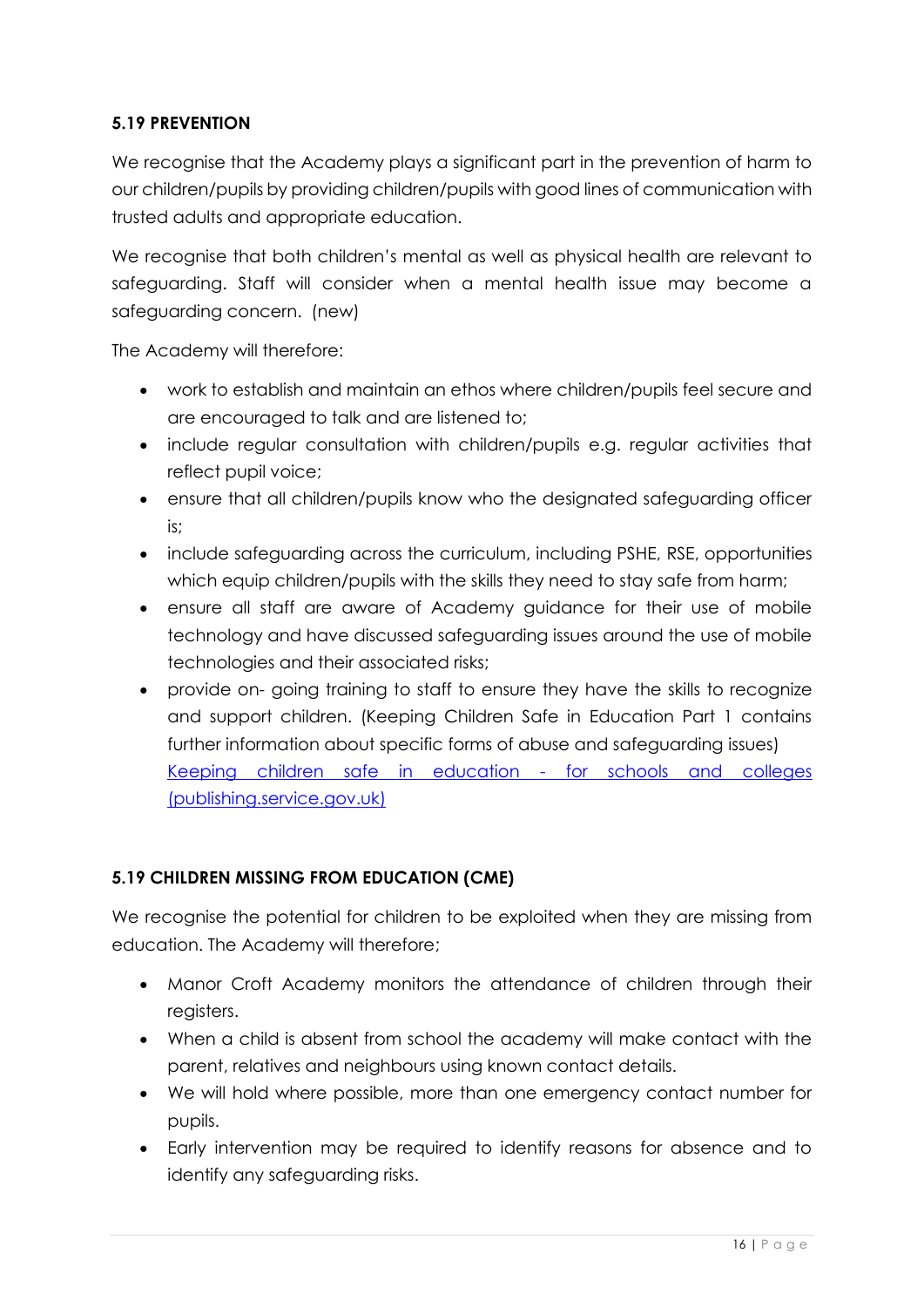• When the whereabouts of a child is unknown, we will make all reasonable enquiries to establish the whereabouts of the child.

Referrals to external agencies may be made as required to access additional support [Children\\_Missing\\_Education\\_-\\_statutory\\_guidance.pdf](file:///C:/Users/dmcguire/AppData/Local/Microsoft/Windows/INetCache/Content.Outlook/UDQG9YM0/Children_Missing_Education_-_statutory_guidance.pdf)

# <span id="page-17-0"></span>**6.ALTERNATIVE PROVISION**

**6.1** Where a pupil is placed with an alternative provision provider, the school continues to be responsible for the safeguarding of that pupil, and should be satisfied that the provider meets the needs of the pupil. Manor Croft Academy will obtain written confirmation from the alternative provider that appropriate safeguarding checks have been carried out on individuals working at the establishment, i.e. those checks that the school would otherwise perform in respect of its own staff.

### **6.2 MONITORING AND EVALUATION**

Our Safeguarding policies and procedures will be scrutinised for impact by:

- SLT
- Pupil voice
- Scrutiny of data
- Scrutiny of risk assessments
- AAB
- Loas of incidents (CPOMS)
- Parent voice

# <span id="page-17-1"></span>**7. THE ROLE OF THE AAB**

**7.1** The AAB understands that their role is not to deal with individual cases.

**7.2** The AAB will ensure that:

- the Academy has appropriate safeguarding policy and procedures in place that are in accordance with Local Authority guidance;
- the Academy reviews policies and procedures on an annual basis.

#### **7.3** The Principal/Head of Academy will ensure that:

• the Academy operates safer recruitment procedures and that all appropriate checks are carried out on staff and volunteers who work with children/pupils;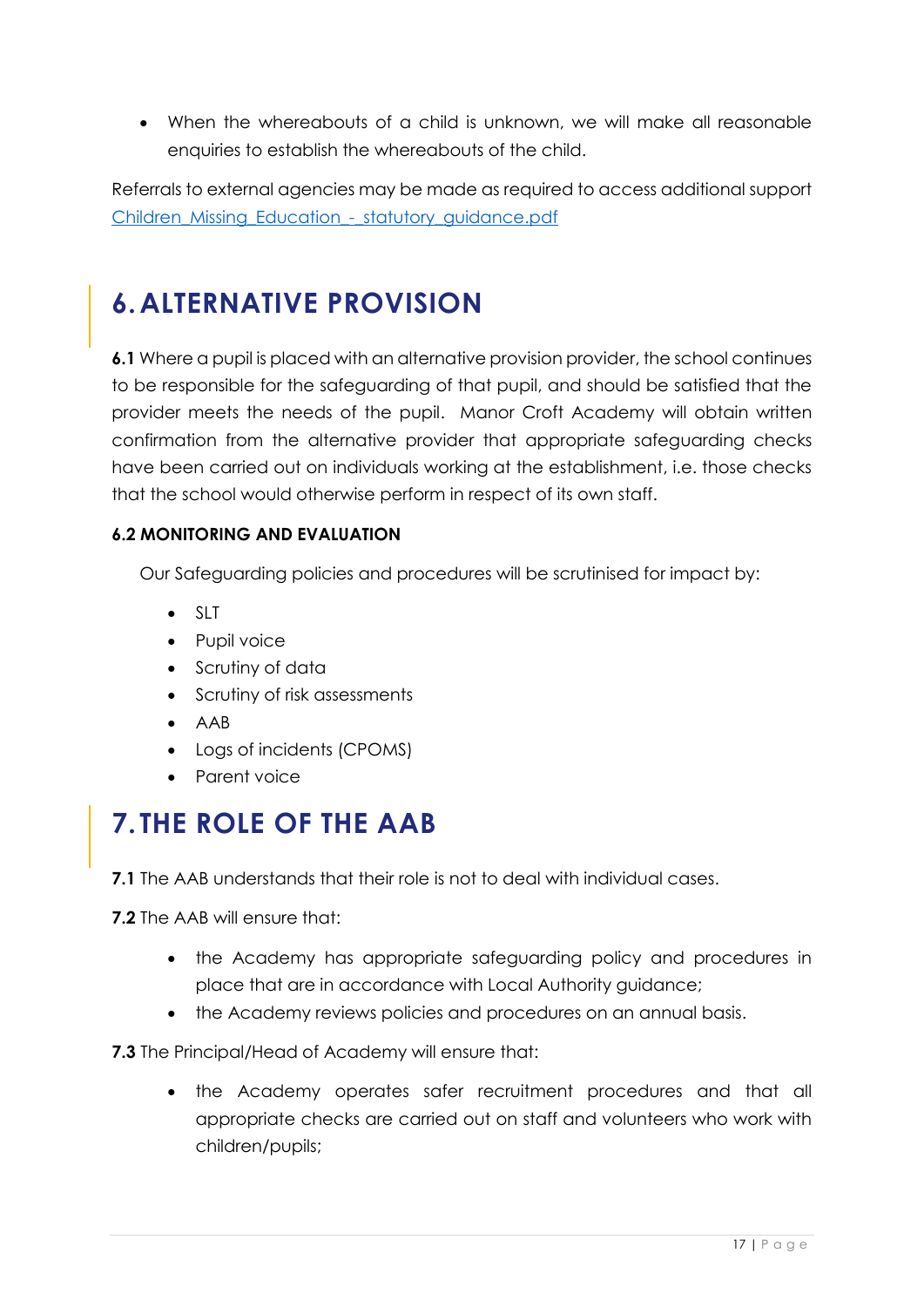- the Academy has procedures for dealing with allegations of abuse against members of staff, agency staff and volunteers that comply with guidance from the LA;
- a senior member of the Academy Leadership Team is appropriately trained in the role of designated safeguarding lead;
- the designated person undertakes training in inter-agency working that is provided by, or to standards agreed by, the Local Safeguarding Children Partnership and has appropriate refresher training to keep knowledge and skills up to date;
- all staff who work with children/pupils, undertake appropriate training to equip them to carry out their responsibilities for safeguarding effectively.

# <span id="page-18-0"></span>**8. RECRUITMENT**

**8.1** The Academy operates safer recruitment procedures by ensuring that there is at least one person on every recruitment panel that has completed Safer Recruitment training.

**8.2** The DSLs who are involved in recruitment and at least one member of the AAB will also complete Safer Recruitment training.

Please see the Trust Safer Recruitment Policy.

# <span id="page-18-1"></span>**9.VISITORS TO THE ACADEMY**

**9.1** Visitors to the Academy site must all sign in at the Academy Reception where they will then be given a Lanyard. There are posters displayed around the Academy and in Reception explaining the difference between Lanyards.

# <span id="page-18-2"></span>**10. REVIEW**

**10.1** This policy will be reviewed annually, or when there are changes to relevant legislation.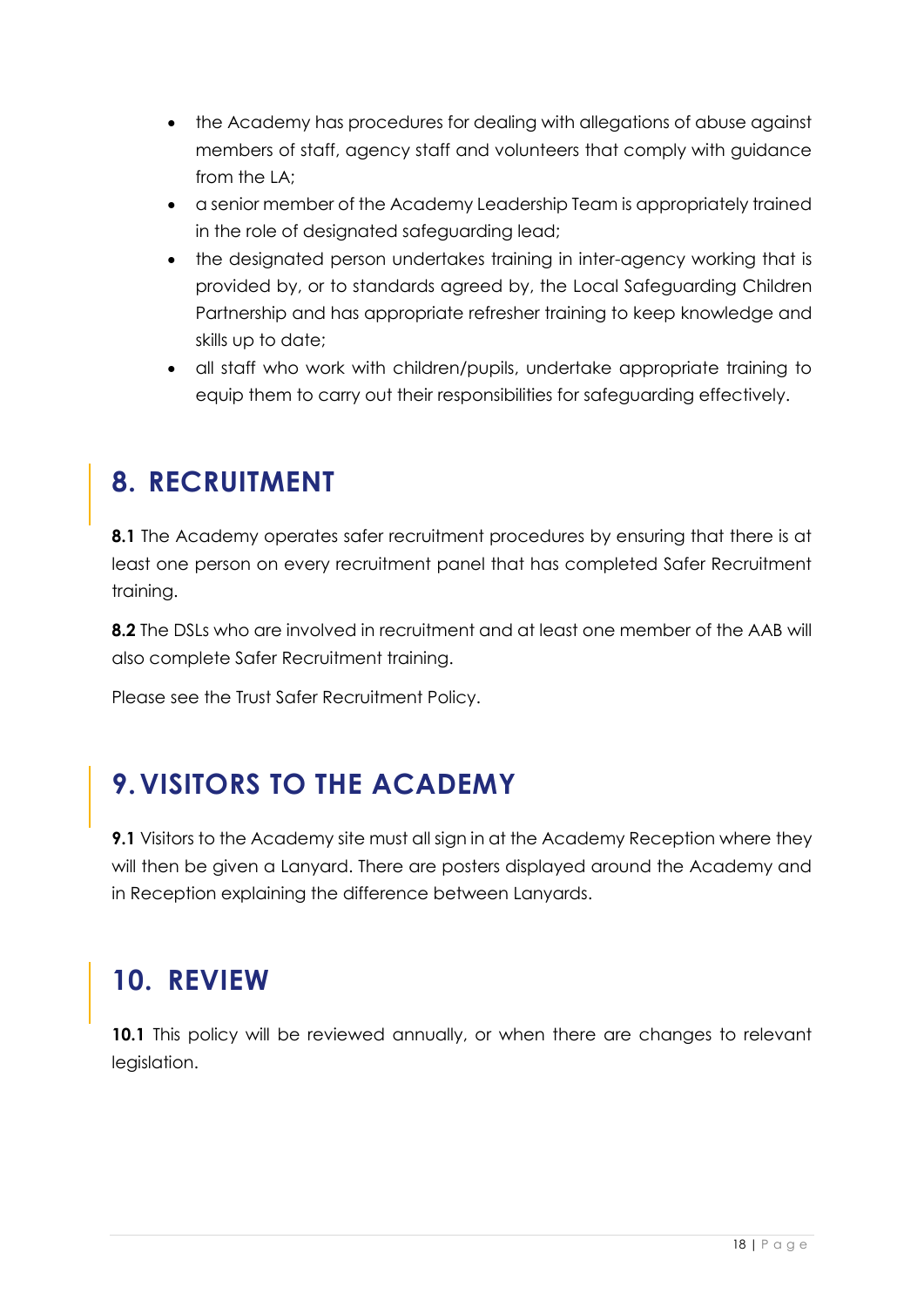# <span id="page-19-0"></span>**11. APPENDIX 1 – LINKS TO OTHER POLICIES**

**11.1** This policy also links to policies on:

- Behaviour
- Code of Conduct
- Whistleblowing
- Anti-bullying
- Health & Safety
- Allegations against staff
- Parental concerns/complaints
- Attendance
- **Curriculum**
- PSHE
- Teaching and Learning
- Supporting pupils with medical conditions
- Drug Education
- Relationships and Sex Education
- Positive Handling Policy
- E-Safety
- Safer Recruitment

Further advice on child protection is available from:

- NSPCC: <http://www.nspcc.org.uk/>
- Childline:<http://www.childline.org.uk/pages/home.aspx>
- CEOPSThinkuknow: https://www.thinkuknow.co.uk/
- Anti-Bullying Alliance: <http://anti-bullyingalliance.org.uk/>
- Sexual violence and harassment between children in schools and colleges Sexual violence and sexual harassment between children in schools and [\\_colleges.pdf](file:///C:/Users/dmcguire/AppData/Local/Microsoft/Windows/INetCache/Content.Outlook/UDQG9YM0/Sexual_violence_and_sexual_harassment_between_children_in_schools_and_colleges.pdf)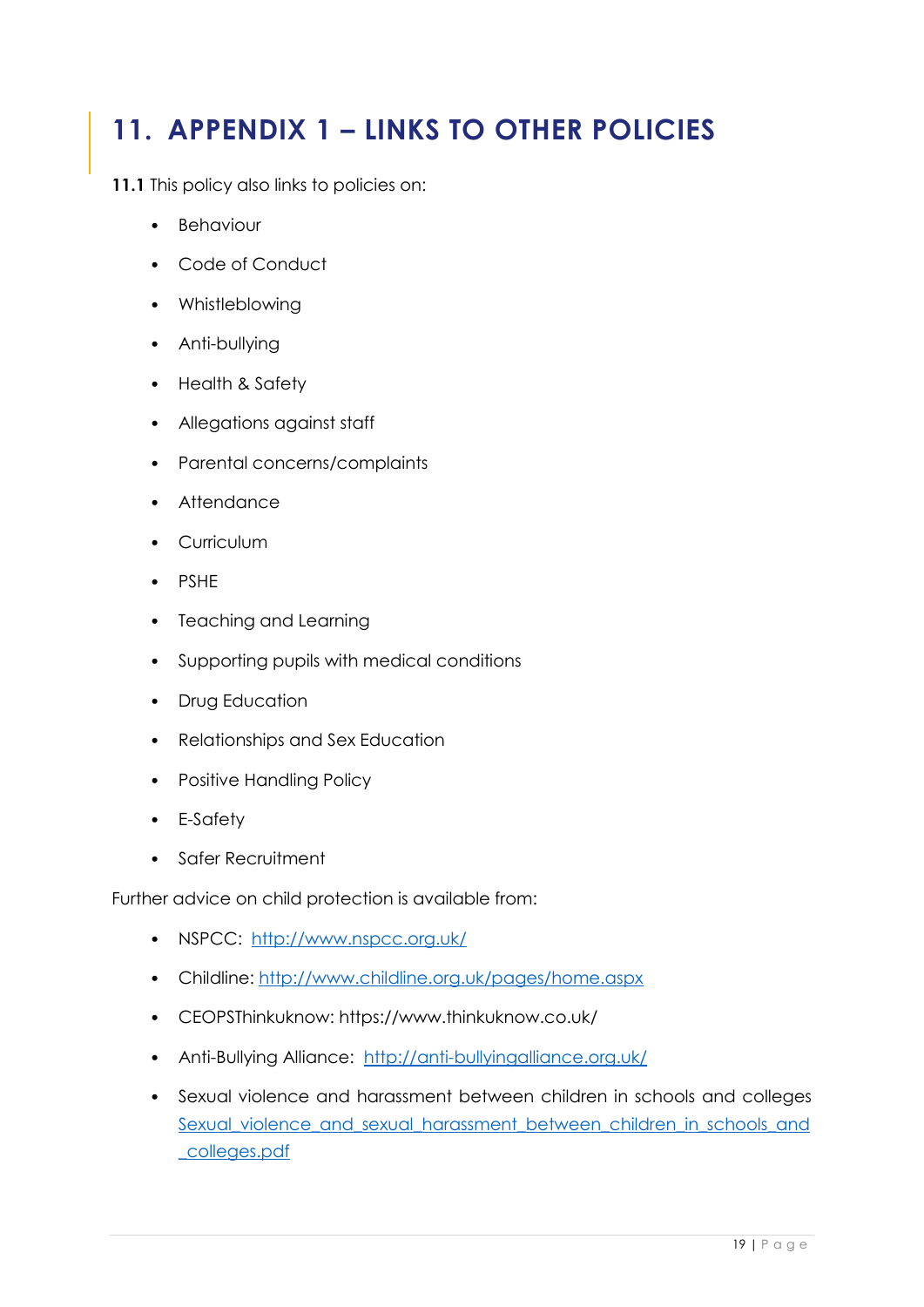- UKCCIS sexting
- Whistleblowing
- Staff can call 0800 028 0285 line is available from 8:00 AM to 8:00 PM, Monday to Friday and email: help@nspcc.org.uk.

DFE Working together to safeguard Children

Working Together to Safeguard Children-2018.pdf

DFE – Keeping Children/pupils Safe in Education

[Keeping children safe in education -](https://assets.publishing.service.gov.uk/government/uploads/system/uploads/attachment_data/file/954314/Keeping_children_safe_in_education_2020_-_Update_-_January_2021.pdf) for schools and colleges [\(publishing.service.gov.uk\)](https://assets.publishing.service.gov.uk/government/uploads/system/uploads/attachment_data/file/954314/Keeping_children_safe_in_education_2020_-_Update_-_January_2021.pdf)

DFE – Prevent Duty June 2015

[prevent-duty-departmental-advice-v6.pdf](file:///C:/Users/dmcguire/AppData/Local/Microsoft/Windows/INetCache/Content.Outlook/UDQG9YM0/prevent-duty-departmental-advice-v6.pdf)

DFE – What to Do if You're worried a Child is being abused March 2015

What to do if you re worried a child is being abused.pdf

# <span id="page-20-0"></span>**12. APPENDIX 2 – GUIDANCE ON RECOGNISING SUSPECTED ABUSE**

Child abuse is a term used to describe ways in which children/pupils are harmed by someone often in a position of power. It is not our responsibility to decide whether child abuse is occurring but we are required to act on any concerns and report them to the appropriate party.

Children may be vulnerable to multiple harms including, but not limited to, sexual exploitation, criminal exploitation and serious youth violence.

We recognise that children's mental health as well as physical health are relevant to safeguarding.

The health, safety and protection of a child are paramount.

#### **PHYSICAL ABUSE**

Physical abuse could include any form of physical harm to a child.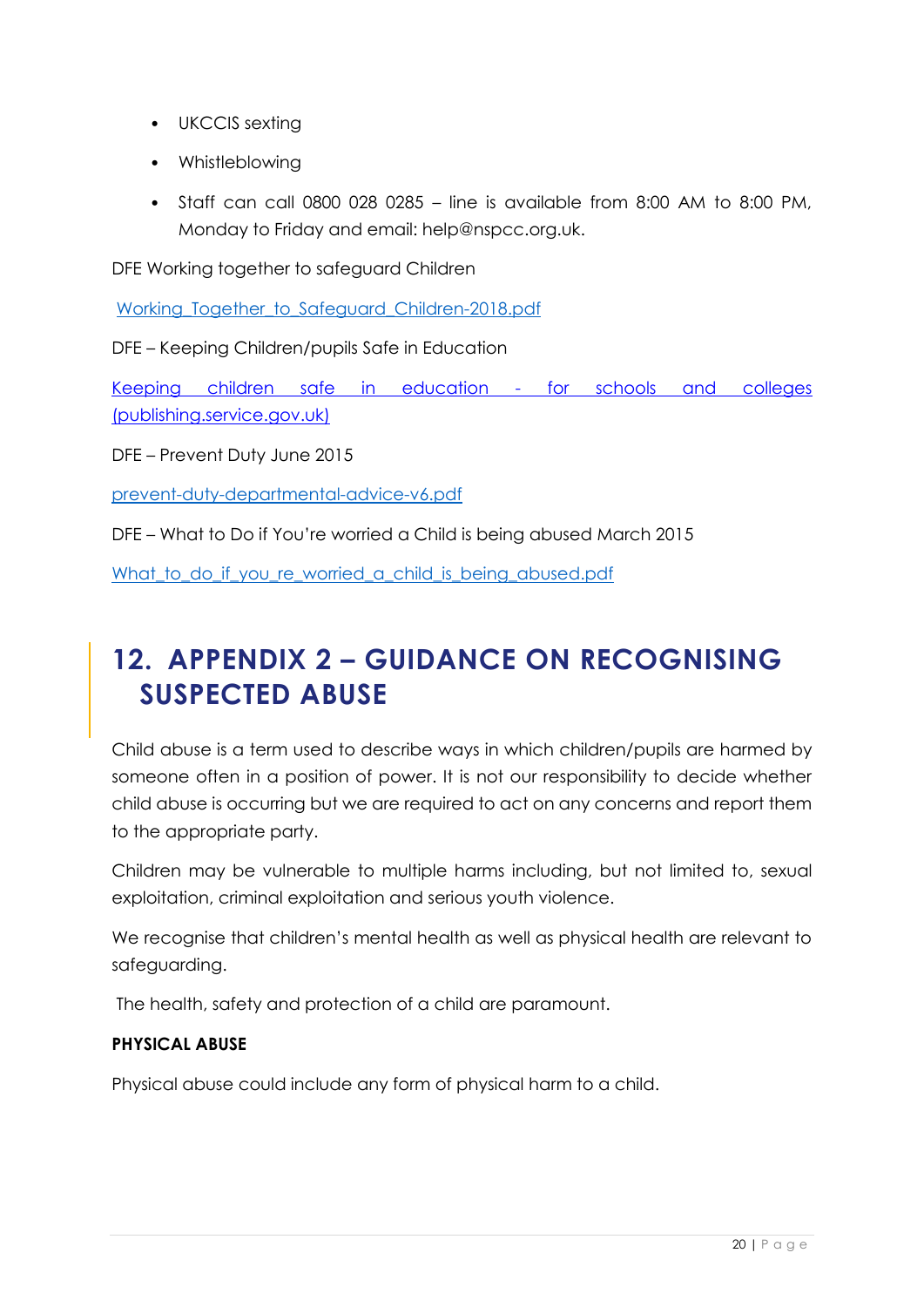#### **EMOTIONAL ABUSE**

This is the emotional ill treatment of a child such as to cause adverse effects on a child's emotional development.

It can include:

- conveying to a child that they are worthless or unloved
- placing inappropriate age-related expectations on children/pupils
- making children/pupils feel frightened or in danger

#### **SEXUAL ABUSE**

Sexual abuse involves forcing or enticing a child or young person to take part in sexual activities, whether or not the child is aware of what is happening. They can include non-contact activities or encouraging children/pupils to behave in sexually inappropriate ways.

#### **NEGLECT**

Neglect is also a form of abuse. It is the failure to meet a child's basic physical and/or psychological needs and may affect the child's health and development. It might include failure to provide adequate food, shelter and clothing, failure to protect a child from physical harm or danger, failure to ensure appropriate access to medical care and treatment.

#### **BULLYING**

Bullying can be defined as using deliberately hurtful behaviour, usually over a period of time.

All incidents of bullying should be dealt with by the class teacher in the first instance, followed by the key stage leader and/or Principal/ Head of Academy.

#### **SELF HARM**

If it comes to the attention of a teacher/member of staff that a child is self-harming, they should alert the designated senior person for child protection.

#### **CHILDREN MISSING FROM EDUCATION**

All staff should be aware that children going missing, particularly repeatedly, can act as a vital warning sign of a range of safeguarding possibilities. This may include abuse and neglect, which may include sexual abuse or exploitation and criminal exploitation.

Further important additional information about specific forms of abuse and safeguarding issues is contained in Part 1: Keeping Children Safe in Education. School